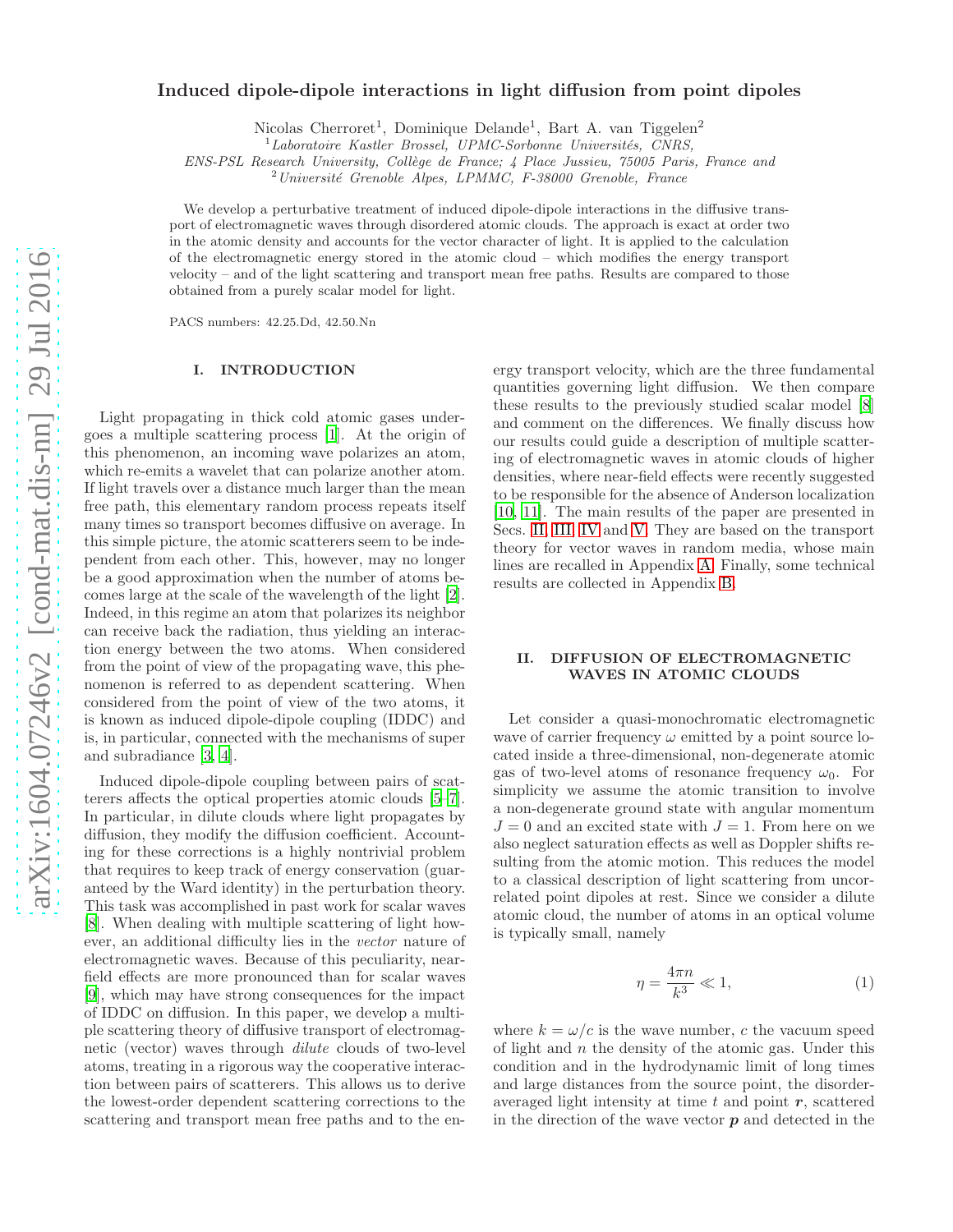polarization channel  $\epsilon$  is given by

<span id="page-1-1"></span>
$$
\overline{I}_{\omega}(p,r,t) \sim \int \frac{d\Omega}{2\pi} \frac{d^3q}{(2\pi)^3} \frac{A(\omega, p)e^{iq \cdot r - i\Omega t}}{-i\Omega + Dq^2} [1 - (\hat{p} \cdot \epsilon)^2],\tag{2}
$$

where  $\hat{\boldsymbol{p}} = \boldsymbol{p}/p$ , *D* is the diffusion coefficient and  $A(\omega, p)$ is the spectral function (defined below).  $\overline{I}_{\omega}(\boldsymbol{p},\boldsymbol{r},t)$  is the optical analog of the Wigner distribution for massive particles. When integrated over  $|p|$ , it defines the socalled specific intensity [\[12\]](#page-11-11). The term within the squared brackets signals the transverse character of light at large distances from the source point. A microscopic derivation of Eq. [\(2\)](#page-1-1) is presented in appendix A, based on a semiclassical vector transport theory in random media initially developed in [\[13](#page-12-0), [14\]](#page-12-1). Note that Eq. [\(2\)](#page-1-1) implicitly assumes the existence of a diffusion pole at long times, which in three dimensions is a priori true only in the weak-disorder limit  $k\ell^* \gg 1$ , where  $\ell^*$  is the transport mean free path of light. In dilute gases where Eq. [\(1\)](#page-0-1) holds, this condition is however automatically fulfilled. Indeed, in the vicinity of the atomic resonance  $k\ell^* = 1/(n\sigma^*) \sim 1/\eta \gg 1$ , where  $\sigma^*$  is the resonant atomic cross-section [\[4](#page-11-3)].

To first order in  $\eta$ , the spectral function in Eq. [\(2\)](#page-1-1) is given by

<span id="page-1-6"></span>
$$
A(\omega, p) = \frac{2\omega}{\pi c^2} \frac{\omega/(v_{\varphi}\ell_s)}{(\omega^2/v_{\varphi}^2 - p^2)^2 + [\omega/(v_{\varphi}\ell_s)]^2},
$$
 (3)

where  $v_{\varphi}$  is the phase velocity, i.e. the speed of light divided by the effective refractive index of the atomic gas The explicit expression of  $v_{\varphi}$  will be given below, see Eq. [\(17\)](#page-3-0).  $\ell_s$  is the scattering mean free path, i.e the average distance traveled by light between two consecutive scattering events. In this paper, we will study  $\ell_s$  by means of a second-order perturbation expansion in the parameter  $\eta \ll 1$ . Using vector transport theory, we show in Appendix A that the diffusion coefficient of electromagnetic waves is given by

<span id="page-1-5"></span>
$$
D = \frac{v_E \ell^*}{3},\tag{4}
$$

which is the same expression as for scalar waves [\[8\]](#page-11-6).  $v_E$ and  $\ell^*$  are the two other fundamental transport quantities that we propose to study in this paper, up to second order in  $\eta \ll 1$ . The transport mean free path  $\ell^*$  is the typical length scale for randomizing the direction of the wave vector [\[12\]](#page-11-11).  $v_E$  is the energy transport velocity, i.e. the speed of propagation of the average Poynting vector, and has been extensively studied theoretically [\[15](#page-12-2)[–19\]](#page-12-3) and experimentally [\[20](#page-12-4)[–22\]](#page-12-5). As is well known, for resonant scatterers  $v_F$  can be very *different* from the phase velocity. Furthermore, when induced dipole-dipole interactions are considered, also  $\ell^*$  can be different from the scattering mean free path, sometimes used in the literature to characterize the diffusion coefficient [\[23,](#page-12-6) [24\]](#page-12-7).

# <span id="page-1-0"></span>III. ENERGY TRANSPORT VELOCITY

### A. Definition

We start our analysis of IDDC by considering the energy transport velocity  $v_E$ , whose general formulation is provided by the transport theory for electromagnetic waves, recalled in Appendix [A:](#page-7-0)

<span id="page-1-4"></span>
$$
v_E = \frac{c^2/v_\varphi}{1+a}.\tag{5}
$$

In this relation, the phase velocity does not play a major role, unlike the parameter a which significantly affects  $v_F$ , and on which we will focus on from here on. Physically, a is the combined electromagnetic energy stored in the atomic dipoles and the interaction energy between them, relative to the electromagnetic energy in the surrounding environment [\[15\]](#page-12-2). We show in Appendix A that up to second-order in  $\eta$ , a is given by

<span id="page-1-2"></span>
$$
a = -\left(\frac{c}{\omega}\right)^2 \left[ \int \frac{d^3 p}{(2\pi)^3} \mathrm{Im}\overline{G}^{\perp}(\omega, p) \right]^{-1}
$$

$$
\times \mathrm{Im} \int \frac{d^3 p}{(2\pi)^3} \overline{G}^{\perp}(\omega, p) \Sigma^{\perp}(\omega, p) + \mathcal{O}(\eta^3). \quad (6)
$$

Eq. [\(6\)](#page-1-2) is similar to the corresponding expression for scalar waves given in [\[25](#page-12-8)], except that the usual Green function is replaced by the transverse part  $\overline{G}^{\perp}$  of the second-rank Green tensor  $\overline{G}$  that describes the average propagation of the electromagnetic field in the coldatomic gas.  $\overline{G}$  obeys the Dyson equation [\[12\]](#page-11-11)

<span id="page-1-3"></span>
$$
\overline{G} = [G_0^{-1} - \Sigma]^{-1},\tag{7}
$$

where  $G_0$  is the electromagnetic Green tensor in free space and  $\Sigma$  is the self-energy tensor.  $\Sigma$  features the elementary irreducible scattering processes from which multiple scattering sequences of the electromagnetic field are built on. As will be seen below, to order  $\eta^2$ , this includes both the process of light scattering from each individual atomic scatterer and the possibility for repeated scattering between pairs of atoms. The transverse component  $\overline{G}^{\perp}(\omega, p) = [\omega^2/c^2 - p^2 - \Sigma^{\perp}(\omega, p)]^{-1}$  follows from the decomposition

$$
\overline{G}(\omega, p) = \overline{G}^{\perp}(\omega, p) P(p) + \overline{G}^{\parallel}(\omega, p) Q(p), \qquad (8)
$$

with a similar definition for  $\Sigma^{\perp}(\omega, p)$ . The tensors  $P(p)$ and  $Q(p)$  are the transverse and longitudinal projectors, respectively given by  $P_{ij}(\mathbf{p}) = \delta_{ij} - \hat{p}_i \hat{p}_j$  and  $Q_{ij}(\mathbf{p}) =$  $\hat{p}_i \hat{p}_j$  in coordinate representation  $(i, j = x, y, z)$ .

The fact that only the transverse parts of tensors  $\Sigma$ and  $\overline{G}$  appear in Eq. [\(6\)](#page-1-2) is a consequence of the lowdensity approximation [\(1\)](#page-0-1). Indeed, as discussed in Appendix A the longitudinal Green function  $\overline{G}^{\parallel}(\omega, p)$  =  $[\omega^2/c^2 - \Sigma^{\parallel}(\omega, p)]^{-1}$  does not contribute to a at order 2 in density (note however that the longitudinal part of  $G_0$  does contribute to  $\Sigma^{\perp}$ , see below). We will come back to this point in Sec. VC.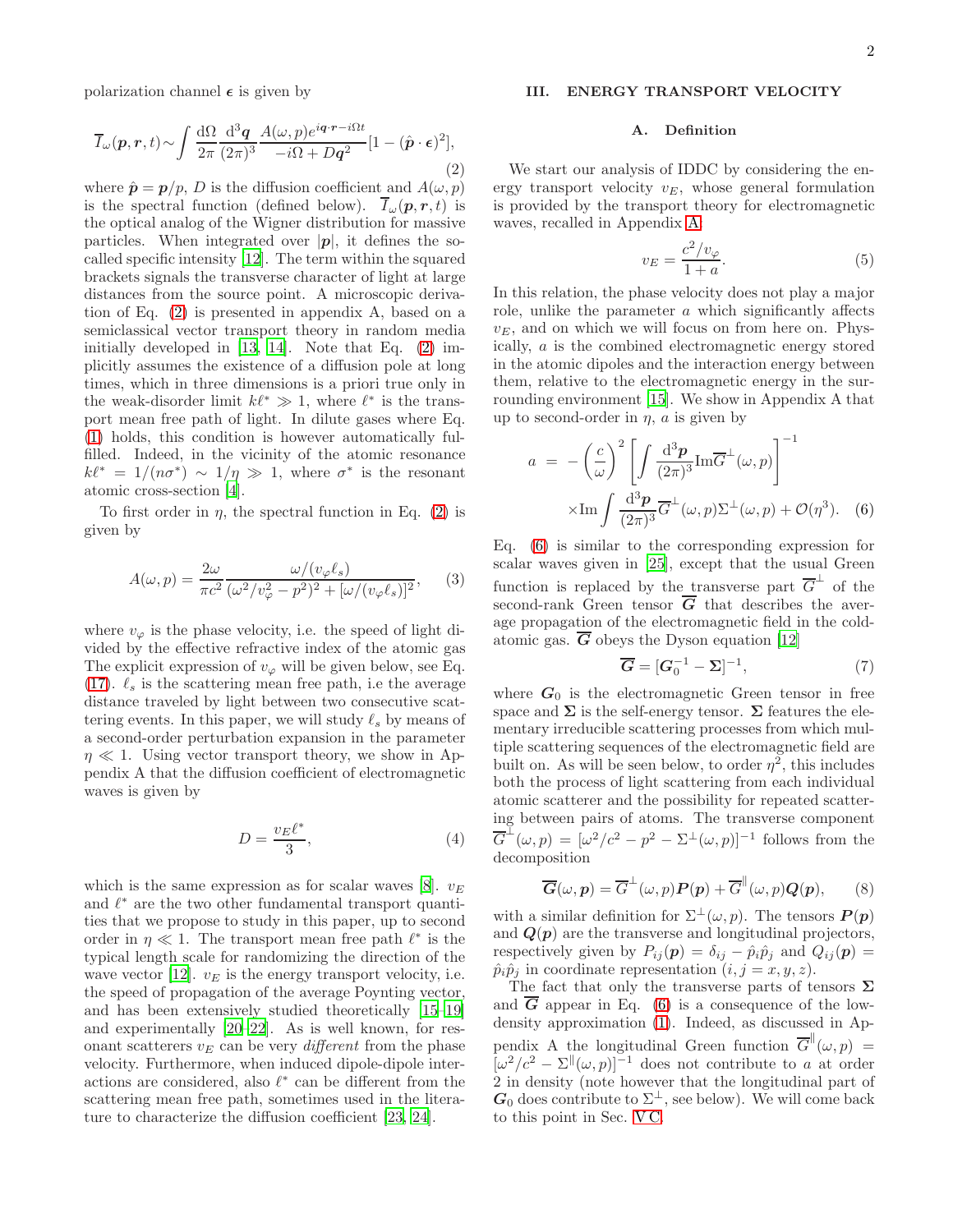

<span id="page-2-0"></span>FIG. 1: (Color online) Sketch of light propagation in a dilute atomic cloud. Left: multiple scattering from independent atoms  $[\Sigma = \Sigma^{(1)}]$ : the propagating wave is never scattered more than one time by the same atom. Right: multiple scattering involving the possibility of repeated scattering (IDDC) between pairs of atoms  $[\Sigma = \Sigma^{(1)} + \Sigma^{(2)}]$ .

### B. Results

Having expressed  $\alpha$  in terms of the fundamental irreducible tensor  $\Sigma$ , we now explain how to evaluate this quantity. In order to capture the physics of IDDC, we make use of perturbation theory and expand  $\Sigma$  up to order  $\eta^2$ . Such an approach has been initially developed in [\[8\]](#page-11-6) for scalar waves. We here generalize it to vector waves and write

<span id="page-2-3"></span>
$$
\Sigma = \Sigma^{(1)} + \Sigma^{(2)} + \mathcal{O}(\eta^3). \tag{9}
$$

When inserted into the Dyson equation [\(7\)](#page-1-3), the first order of this expansion,  $\Sigma^{(1)} = \mathcal{O}(\eta)$ , iterates a multiple scattering process where all atoms are independent, as illustrated in the left panel of Fig. [1.](#page-2-0) The self energy  $\Sigma^{(1)}$ , depicted by a circled cross in Fig. [2\(](#page-2-1)i), is given by the t matrix  $t(\omega)$  of an individual two-level atom at frequency  $\omega$ , multiplied by the atomic density [\[4,](#page-11-3) [8,](#page-11-6) [26\]](#page-12-9):

<span id="page-2-4"></span>
$$
\Sigma^{(1)}(\omega) = nt(\omega)\mathbf{1} = \frac{6\pi n}{k} \frac{\Gamma/2}{\delta + i\Gamma/2} \mathbf{1},\qquad(10)
$$

where 1 denotes the second-rank unit tensor and where we have introduced the natural width Γ of the atomic transition and the detuning  $\delta = \omega - \omega_0$  with respect to the resonance frequency  $\omega_0$ . The second-order correction,  $\Sigma^{(2)} = \mathcal{O}(\eta^2)$ , describes all binary scattering processes [\[27\]](#page-12-10): in the course of the propagation, the light can be repeatedly scattered between two atoms, as illustrated in the right panel of Fig. [1.](#page-2-0) This phenomenon affects transport, and also implies a van der Waals type force between the two atoms of a pair. The task of identifying all irreducible pair diagrams contributing to  $\Sigma^{(2)}$  has been accomplished in [\[8,](#page-11-6) [28\]](#page-12-11). The result can be recast as two infinite series  $\Sigma^{(2,a)}$  and  $\Sigma^{(2,b)}$  that are depicted in Fig.  $2(iii)$  $2(iii)$  and  $2(iv)$ .  $\Sigma^{(2,a)}$  describes binary processes where the radiation incident on one atom eventually returns to the same one. It reads

<span id="page-2-5"></span>
$$
\Sigma^{(2,a)}(\omega) = \int d^3r \frac{n^2 t^3 G_0^2(r)}{1 - t^2 G_0^2(r)},
$$
(11)

(i) (ii) (iii) (iv) (v) (vi)

<span id="page-2-1"></span>FIG. 2: First  $[(i), (ii)]$  and second-order  $[(iii), (iv), (v), (vi)]$ diagrams involved in the calculation of  $\ell_s$ , a and  $\ell^*$ . Dotted arcs connect identical atoms. Solid lines refer to the free-space Green tensor  $G_0$ . Circled crosses denote the atomic t matrix.

where the frequency dependences of  $G_0$  and t have been omitted to simplify the notations. In position space, the free Green tensor reads

<span id="page-2-2"></span>
$$
G_0(r) = \left[ -1 + \frac{1}{ikr} + \frac{1}{(kr)^2} \right] \frac{e^{ikr}}{4\pi r} P(r)
$$

$$
-2 \left[ \frac{1}{ikr} + \frac{1}{(kr)^2} \right] \frac{e^{ikr}}{4\pi r} Q(r) + \frac{\delta(r)}{3k^2} \mathbf{1}. (12)
$$

Finally, the contribution  $\Sigma^{(2,b)}$  describes all processes where the radiation incident on one atom emerges from the second. It is given by

<span id="page-2-6"></span>
$$
\Sigma^{(2,b)}(\omega,p) = \int d^3r \frac{n^2 t^4 G_0^3(r)}{1 - t^2 G_0^2(r)} e^{ip \cdot r}
$$
 (13)

and, unlike  $\Sigma^{(2,a)}$ , displays a dependence on the wave number. Note that this series implicitly contains a local field correction  $-n^2t^2/3k^2$  stemming from the contact term in Eq. [\(12\)](#page-2-2), as was noted by Morice et al. [\[29\]](#page-12-12). This term is responsible for the so-called Lorentz-Lorenz correction to the atomic susceptibility in a dense medium, and has no equivalent in the scalar model of light [\[30](#page-12-13), [31\]](#page-12-14). If it were the only contribution to  $\Sigma^{(2)}$ , it would shift the resonance line by the so-called Lorentz-Lorenz shift  $\Delta \omega = -\pi n \Gamma / k^3$ . In the present case, the other secondorder contributions also affect the lineshape (see below).

Making use of Eqs.  $(9)$ ,  $(10)$ ,  $(11)$  and  $(13)$ , we can now evaluate Eq. [\(6\)](#page-1-2) to order  $\eta^2$ . We find

<span id="page-2-8"></span>
$$
a = a_{\text{ISA}} + \delta a,\tag{14}
$$

where

<span id="page-2-9"></span>
$$
a_{\text{ISA}} = -\frac{nc}{\Gamma k} \text{Im} \, t \tag{15}
$$

and

<span id="page-2-7"></span>
$$
\delta a = -\frac{n^2 c}{\Gamma k^3} \text{Im} \frac{t^2}{4} - \frac{c}{\Gamma k} \text{Im} \,\Sigma^{(2,\text{a})\perp}(\omega). \tag{16}
$$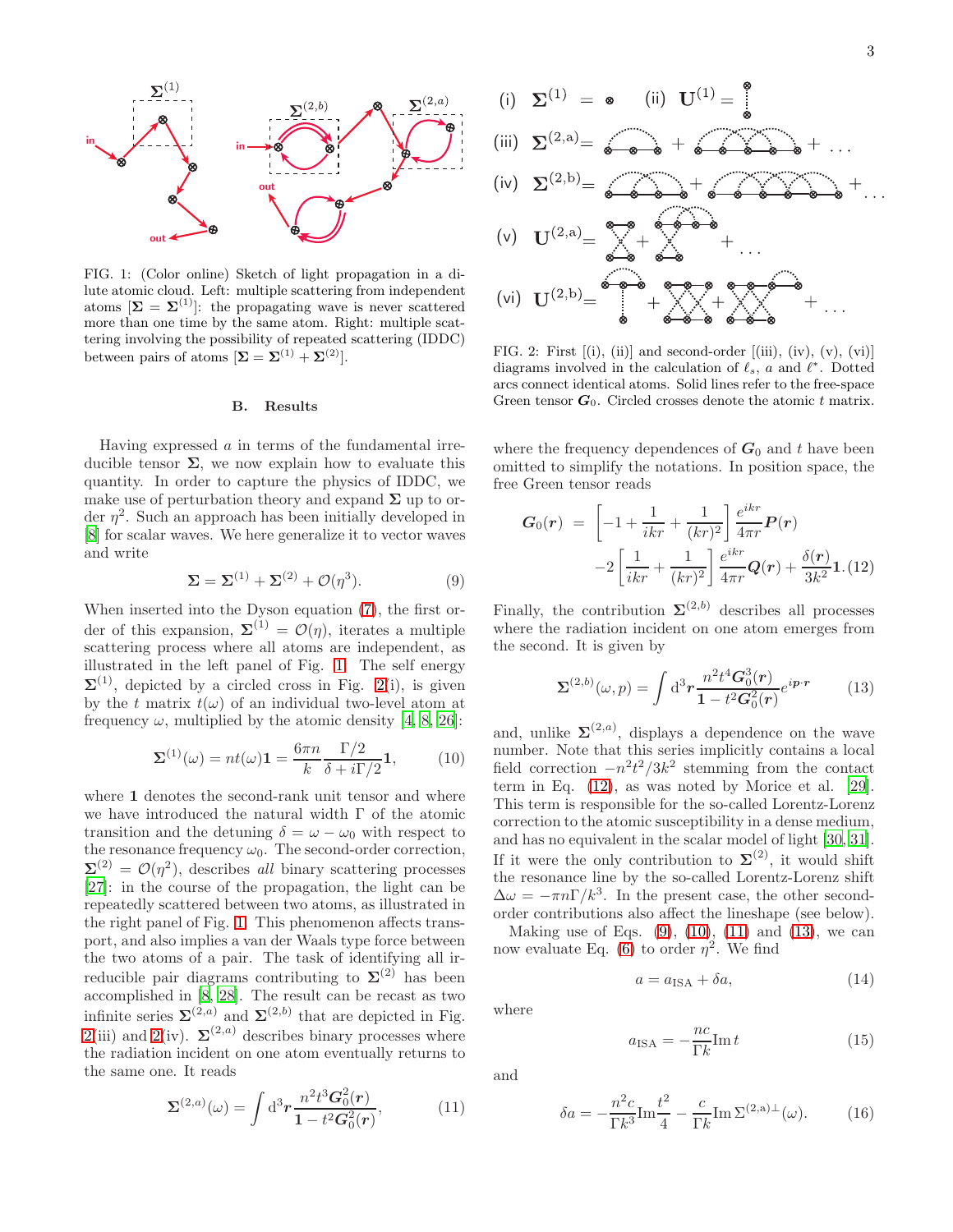Let us briefly comment on these expressions. In the independent-scattering approximation (left panel in Fig. [1\)](#page-2-0),  $a \simeq a_{\text{ISA}}$  is the total electromagnetic energy stored in the individual atomic dipoles, relative to the electromagnetic energy in the surrounding environment.  $a_{\text{ISA}}$  is shown in Fig. [3](#page-3-1) as a dashed red curve as a function of the detuning normalized to the natural width of the transition,  $\Delta = \delta/\Gamma$ . We here assume a large quality factor,  $\omega_0/\Gamma \gg 1$ . In the vicinity of the resonance,  $a_{\text{ISA}} \sim \eta \omega_0/\Gamma$ can be significantly larger than 1 even for a low density of scatterers. This phenomenon is responsible for the low velocity of light propagating through ensembles of res-onant scatterers [\[20](#page-12-4)[–22\]](#page-12-5).  $\delta a$  contains two contributions. The first one [first term in the right-hand side of Eq. [\(16\)](#page-2-7)] is a trivial refractive index correction that originates from the renormalization of  $k = \omega/c$  to  $\omega/v_\varphi$  in  $a_{\text{ISA}}$ , where the phase velocity  $v_{\varphi}$  is given by

<span id="page-3-0"></span>
$$
v_{\varphi} = c \left[ 1 + \frac{\text{Re}\Sigma^{(1)}(\omega)}{2k^2} \right] + \mathcal{O}(\eta^2). \tag{17}
$$

In this formula, the term in the square brackets is the inverse of the refractive index of the cloud. It is here given only to lowest order, which is sufficient for the calculation of a up to second order (second-order corrections to the refractive index have been studied in [\[29\]](#page-12-12)). The second term in Eq. [\(16\)](#page-2-7) involves  $\Sigma^{(2,a)\perp}(\omega)$ , the transverse component of Eq. [\(11\)](#page-2-5), and represents the total interaction energy of the atomic pairs due to IDDC. Its explicit form is rather cumbersome and is given in Appendix [B.](#page-11-10) Note that when expanding Eq. [\(6\)](#page-1-2) to second order in density and keeping only terms in lowest order in  $\Gamma/\omega_0 \ll 1$ , one finds that the contribution of  $\Sigma^{(2,b)}$  vanishes. Thus, only the loop diagrams  $\Sigma^{(2,a)}$  contribute to  $\delta a$ , as is expected from the general expression of the potential that derives from a dispersion force [\[32,](#page-12-15) [33\]](#page-12-16).

We show the stored electromagnetic energy  $a$  in Fig. [3](#page-3-1) as a function of  $\Delta$  for  $\eta = 0.4$  (blue curve). In the vicinity of the resonance, the curve displays a dip. This dip stems from IDDC, as is emphasized in the inset of Fig. [3,](#page-3-1) which shows  $\delta a$  as a function of  $\Delta$ :  $\delta a$  is strongly negative around the resonance. In other words, the decrease of the energy transport velocity [\(5\)](#page-1-4) is partially reduced as compared to the ideal situation where atoms are independent. To understand this phenomenon, it is instructive to look at the shape of the interaction potential  $V_{\text{DD}}(r)$  between two atoms in a single pair near resonance [\[1](#page-11-0), [34](#page-12-17)]:

$$
V_{\rm DD}(r) = -\frac{2c}{3\Gamma k_0} \text{Im} \text{Tr} \frac{t^3 \mathbf{G}_0^2(\mathbf{r})}{1 - t^2 \mathbf{G}_0^2(\mathbf{r})},\tag{18}
$$

where  $k_0 = \omega_0/c$ . After summing  $V_{\text{DD}}(r)$  over all pairs and integrating over  $r$ , one recovers the second term in the right-hand side of Eq. [\(16\)](#page-2-7). The shape of  $V_{\text{DD}}(r)$  is shown in Fig. [4](#page-3-2) for three positive values of  $\Delta$  (the case  $\Delta$  < 0 is similar). When  $\Delta \gtrsim 1$ , it displays a narrow peak of width  $\delta r \sim 1/(k_0 \Delta^2)$  and centered at  $r^* \sim 1/(k_0 \Delta^{1/3})$ .



<span id="page-3-1"></span>FIG. 3: (Color online) Main panel: stored electromagnetic energy per atom,  $a/\eta$  [Eq. [\(14\)](#page-2-8)], in units of the quality factor  $\omega_0/\Gamma$ , for  $\eta = 0.4$  (solid blue curve). The dashed red curve is the independent-scattering approximation, Eq. [\(15\)](#page-2-9). Inset: Second-order contribution  $\delta a$ , Eq. [\(16\)](#page-2-7).



<span id="page-3-2"></span>FIG. 4: (Color online) Induced dipole-dipole interaction potential  $V_{\text{DD}}(r)$  between two atoms as a function of the interatomic distance r, for three values of  $\Delta$ . When  $\Delta \gtrsim 1$ , the curve displays a narrow subradiance peak. When  $\Delta \to 0$ , this peak is smoothed out and the potential becomes essentially attractive.

This peak corresponds to interatomic distances where light is resonant with the subradiant state that results from the coupling between the two atoms [\[3\]](#page-11-2) [a second very smooth peak (hardly visible in Fig. [4\)](#page-3-2) corresponding to the superradiant state also shows up right next to the subradiant peak]. Far from resonance,  $V_{\text{DD}}(r)$  is small everywhere except within the subradiance resonance, which is so peaked that it entirely controls the sign of  $\delta a$  after integration over r. This explains the positive value of  $\delta a$ in the wings of the resonance profile. When  $\Delta \ll 1$  on the other hand, the subradiant peak is smoothed out so the near-field region where the potential is attractive extends over a broad range of interatomic distances. This makes  $\delta a$  negative and explains the dip in Fig. [3.](#page-3-1)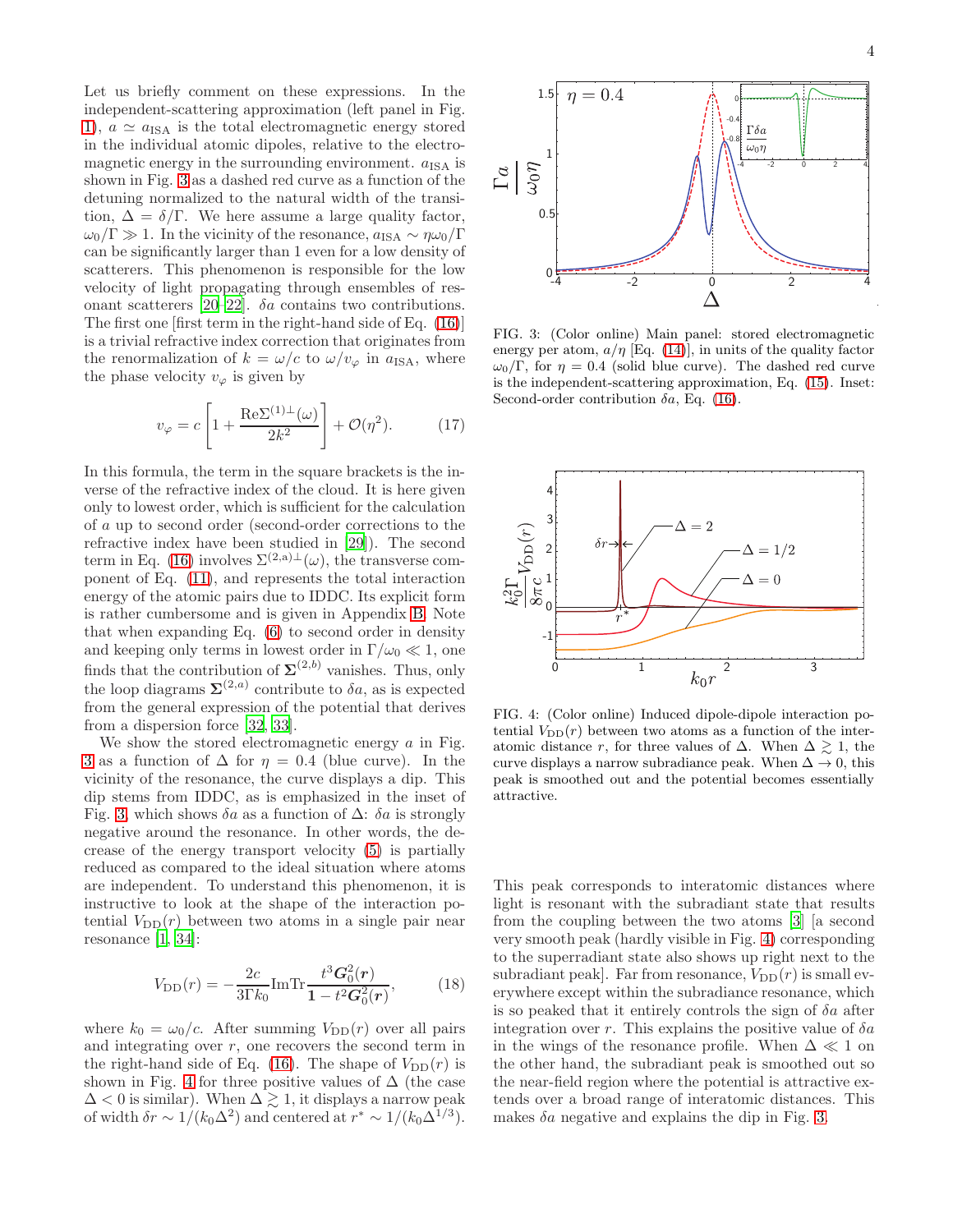# <span id="page-4-0"></span>IV. TRANSPORT AND SCATTERING MEAN FREE PATHS

# A. Definition

We now turn to the discussion of the transport mean free path  $\ell^*$  for electromagnetic waves. As shown in Appendix A, in the low-density limit  $(1)$ ,  $\ell^*$  is given by

<span id="page-4-2"></span>
$$
\frac{1}{\ell^*} = \frac{\langle (1 - \hat{\mathbf{p}} \cdot \hat{\mathbf{p}}')U^{\perp}(\omega, k\hat{\mathbf{p}}, k\hat{\mathbf{p}}') \rangle_{\hat{\mathbf{p}}'}}{8\pi} + \mathcal{O}(\eta^3). \tag{19}
$$

where  $\langle \ldots \rangle_{\hat{p}'}$  denotes the angular average over the direction of  $p'$ . The fourth-rank tensor U involved in this formula is the irreducible *intensity* vertex.  $\boldsymbol{U}$  is to the average intensity what  $\Sigma$  is to the average field, and fulfills the Bethe-Salpeter equation [\[12](#page-11-11)]

<span id="page-4-9"></span>
$$
\overline{G \otimes G^*} = [(\overline{G} \otimes \overline{G}^*)^{-1} - U]^{-1}.
$$
 (20)

As for a, at order  $\eta^2$  only the transverse part  $U^{\perp}$  of the intensity vertex appears in the definition of  $\ell^*$ . It is defined as  $U^{\perp}(\omega, p, p') = P(p) \cdot U(\omega, p, p') \cdot P(p') \equiv$  $P_{ij}(\boldsymbol{p})U_{ij,kl}(\omega,\boldsymbol{p},\boldsymbol{p}')P_{kl}(\boldsymbol{p}')$  (summation over repeated indices is implied).

The irreducible tensors  $U$  and  $\Sigma$  are not independent of each other. They are related through the Ward identity for electromagnetic waves, which guarantees energy conservation and is thus crucial for the global consistency of the perturbation theory. The full tensorial form of the Ward identity is given in Appendix A. It imposes the following relation between the transverse parts of  $U$  and Σ:

<span id="page-4-1"></span>
$$
\frac{\langle U^{\perp}(\omega,k\hat{p},k\hat{p}')\rangle_{\hat{p}'}}{8\pi} = -\frac{\mathrm{Im}\Sigma^{\perp}(\omega,k)}{\omega/v_{\varphi}},\qquad(21)
$$

where the phase velocity is given by Eq. [\(17\)](#page-3-0). Making use of Eq. [\(21\)](#page-4-1), we rewrite Eq. [\(19\)](#page-4-2) under a form that will turn out to be more convenient for the perturbative expansion of the next section:

<span id="page-4-4"></span>
$$
\frac{1}{\ell^*} = -\frac{\mathrm{Im}\Sigma^{\perp}(\omega,k)}{\omega/\upsilon_{\varphi}} - \frac{\langle \hat{\boldsymbol{p}}\cdot\hat{\boldsymbol{p}}'U^{\perp}(\omega,k\hat{\boldsymbol{p}},k\hat{\boldsymbol{p}}')\rangle_{\hat{\boldsymbol{p}}'}}{8\pi}.
$$
 (22)

This definition of  $\ell^*$  is exact at order  $\eta^2$ . The first term in the right-hand side defines the inverse of the scattering mean free path:

<span id="page-4-10"></span>
$$
\frac{1}{\ell_s} = -\frac{\mathrm{Im}\Sigma^{\perp}(\omega, k)}{\omega/v_{\varphi}}.\tag{23}
$$

 $\ell_s$  is the average distance traveled by light between two consecutive scattering events. It also gives the spatial decay rate of the average electromagnetic field in the disordered atomic cloud.

## B. Results

Using the same perturbative expansion as in Sec. [III,](#page-1-0) we can straightforwardly evaluate the scattering mean free path  $\ell_s$ . We express the latter in terms of the scattering cross-section

<span id="page-4-5"></span>
$$
\sigma_s \equiv \frac{1}{n\ell_s} = \sigma_{\text{ISA}} + \delta\sigma_s,\tag{24}
$$

where

<span id="page-4-6"></span>
$$
\sigma_{\text{ISA}} = -\frac{\text{Im} \, t}{k}.\tag{25}
$$

 $\sigma_{\text{ISA}}$  is the usual Lorentzian cross-section of an individual atomic dipole and is shown in Fig. [5](#page-5-1) as a function of  $\Delta$ (dashed red curve). The correction  $\delta \sigma_s$  is given by

<span id="page-4-3"></span>
$$
\delta \sigma_s = -\frac{n}{k^3} \text{Im} \frac{t^2}{4} - \frac{\text{Im} \Sigma^{(2,a)\perp}(\omega) + \text{Im} \Sigma^{(2,b)\perp}(\omega, k)}{nk}.
$$
\n(26)

Again, beyond the independent-scattering approximation two types of corrections to the scattering cross-section show up. The first one [first term in the right-hand side of Eq. [\(26\)](#page-4-3)] is the refractive index correction to  $\sigma_{\text{ISA}}$ . The second correction [second term in the right-hand side of Eq. [\(26\)](#page-4-3)] is due to IDDC. It involves the transverse components of both the self-energies [\(11\)](#page-2-5) and [\(13\)](#page-2-6), whose explicit expressions are given in Appendix [B.](#page-11-10)  $\sigma_s$  is shown in the main panel of Fig. [5](#page-5-1) as a function of  $\Delta$  (solid blue curve), and  $\delta \sigma_s$  is shown in the inset. We see that the overall effect of second-order contribution is rather moderate.

According to Eq. [\(22\)](#page-4-4), calculation of the transport mean free path requires the additional knowledge of the irreducible tensor  $U$ . As for  $\Sigma$ , we expand the latter as

$$
U = U^{(1)} + U^{(2)} + \mathcal{O}(\eta^3). \tag{27}
$$

The first-order term,  $U^{(1)} = \mathcal{O}(\eta)$ , is the well-known ladder vertex shown in Fig. [2\(](#page-2-1)ii) and given by  $U^{(1)}(\omega, p, p') = n|t(\omega)|^2$ 1. Its contribution to  $\sigma_s$  and  $\sigma^*$ is already accounted in the first term in the right-hand side of Eq. [\(22\)](#page-4-4), via the Ward identity [\(21\)](#page-4-1). All secondorder diagrams contributing to  $U^{(2)}$  have been identified in [\[8\]](#page-11-6) in the scalar case. Among them, only the two types displayed in Fig.  $2(v)$  $2(v)$  and  $2(vi)$  (as well as their complex conjugates, not shown in Fig. [2\)](#page-2-1) provide a non-vanishing contribution to the angular average in Eq. [\(22\)](#page-4-4). They are respectively given by

<span id="page-4-7"></span>
$$
U^{(2,a)}(\omega, p, p') = \int d^3r \, n^2 |t|^4 e^{i(p+p')\cdot r}
$$

$$
\times \frac{G_0(r) \otimes G_0^*(r)}{[1 - t^2 G_0^2(r)] \otimes [1 - t^2 G_0^2(r)]^*}
$$
(28)

and

<span id="page-4-8"></span>
$$
U^{(2,b)}(\omega, p, p') = \int d^3r \, n^2 |t|^2 e^{i(p-p')\cdot r}
$$

$$
\times \left\{ \frac{1}{\left[1 - t^2 G_0^2(r)\right] \otimes \left[1 - t^2 G_0^2(r)\right]^*} - 1 \right\}.
$$
 (29)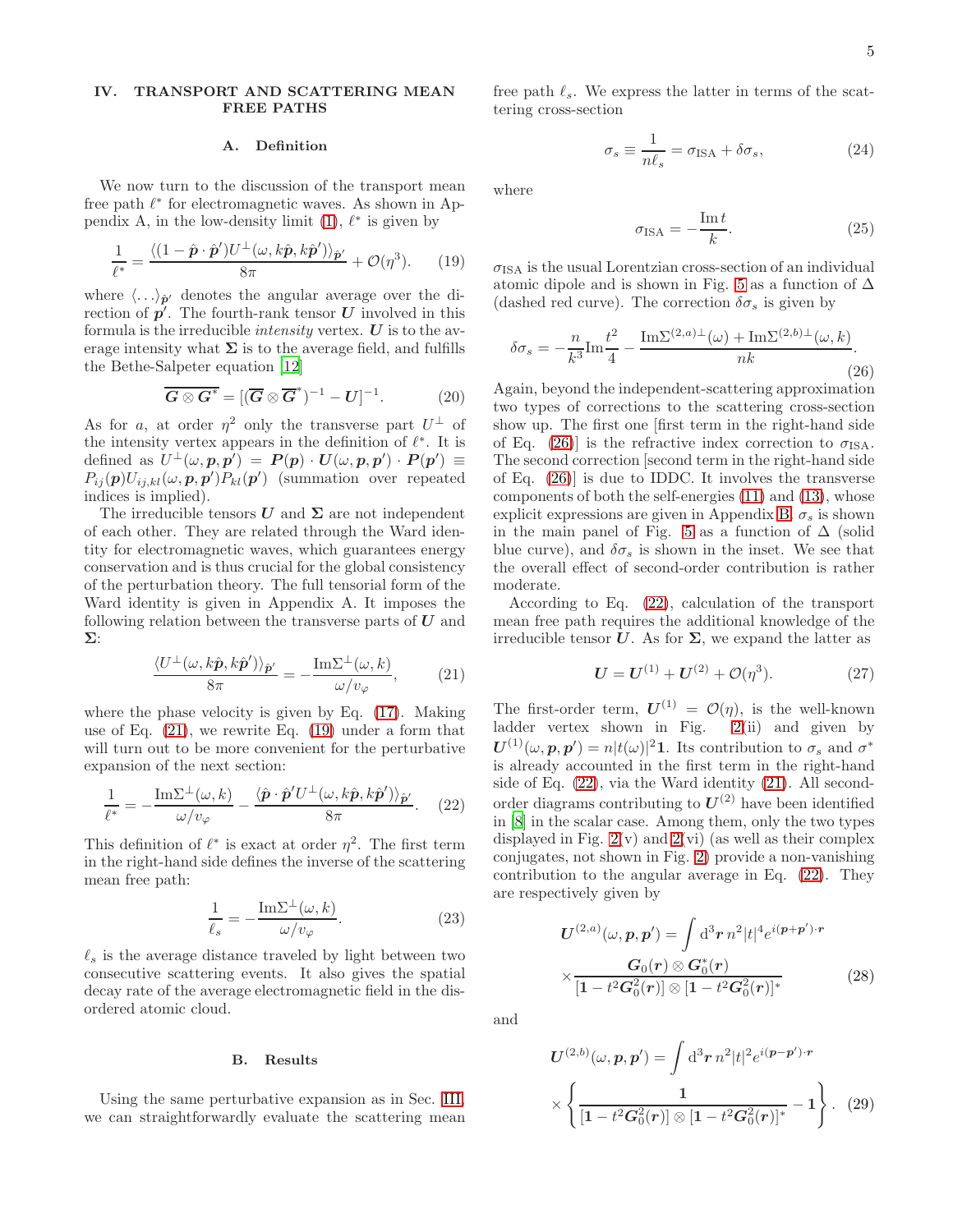

<span id="page-5-1"></span>FIG. 5: (Color online) Main panel: scattering cross section, σ<sub>s</sub> [Eq. [\(24\)](#page-4-5)], in units of  $6\pi/k_0^2$  ( $k_0 = \omega_0/c$ ), for  $η = 0.4$ (solid blue curve). The dashed red curve is the independentscattering approximation, Eq. [\(25\)](#page-4-6). Inset: second-order contribution  $\delta \sigma_s$ , Eq. [\(26\)](#page-4-3).



<span id="page-5-4"></span>FIG. 6: (Color online) Main panel: transport cross section,  $\sigma^*$  [Eq. [\(30\)](#page-5-2)], in units of  $6\pi/k_0^2$ , for  $\eta = 0.4$  (solid blue curve). The dashed red curve is the independent-scattering approxi-mation, Eq. [\(25\)](#page-4-6). Inset: second-order contribution  $\delta \sigma^*$ , Eq. [\(31\)](#page-5-3).

Making use of Eqs.  $(24)$ ,  $(28)$  and  $(29)$ , we can now evaluate the transport mean free path defined by Eq. [\(22\)](#page-4-4). Expressing it in terms of the transport cross-section  $\sigma^*$ , we find

<span id="page-5-2"></span>
$$
\sigma^* \equiv \frac{1}{n\ell^*} = \sigma_{\text{ISA}} + \delta \sigma^*,\tag{30}
$$

where

<span id="page-5-3"></span>
$$
\delta \sigma^* = \delta \sigma_s - \frac{\langle \hat{\mathbf{p}} \cdot \hat{\mathbf{p}}' U^{(2,a)} \rangle (\omega, k\hat{\mathbf{p}}, k\hat{\mathbf{p}}') \rangle_{\hat{\mathbf{p}}'}}{8\pi} - \frac{\langle \hat{\mathbf{p}} \cdot \hat{\mathbf{p}}' U^{(2,b)} \rangle (\omega, k\hat{\mathbf{p}}, k\hat{\mathbf{p}}') \rangle_{\hat{\mathbf{p}}'}}{8\pi}.
$$
(31)

The explicit expressions of the transverse components  $U^{(2,a)\perp}$  and  $U^{(2,b)\perp}$  are given in Appendix [B.](#page-11-10)  $\delta\sigma^*$  is dis-played in the inset of Fig. [6](#page-5-4) as a function of  $\Delta$ , for  $\eta = 0.4$ (we again assume  $\omega_0/\Gamma \gg 1$ ). We observe that IDDC brings essentially a positive correction to the transport cross-section (except in a narrow range on the red side of the transition). This is well visible in the main panel of Fig. [6,](#page-5-4) which displays the full dependence of  $\sigma^*$  on  $\Delta$ (solid red curve). In other words, in the close vicinity of resonance and at low densities, the main effect of IDDC is to decrease the transport mean free path of electromagnetic waves. It is interesting to note that the presence of the last two terms in Eq.  $(31)$  makes  $\ell^*$  much more sensitive to IDDC than  $\ell_s$ .

## <span id="page-5-0"></span>V. VECTOR VERSUS SCALAR

We finally compare the relative effect of IDDC for vector and scalar waves. Mathematically, the essential difference lies in the near-field behavior of the Green function, which goes as  $1/r^3$  for vector waves, see Eq. [\(12\)](#page-2-2), and in  $1/r$  for scalar waves [\[8\]](#page-11-6). We anticipate that the manifestations of IDDC are more important for vector waves than for scalar waves, due to the stronger weight on short distances.

### A. Stored electromagnetic energy

We show in Fig. [7](#page-6-1) the normalized correction  $\delta a/(\eta a_{\rm ISA})$  to the electromagnetic energy for vector (blue curve) and scalar (orange curve) waves as a function of  $\Delta$  (up to a factor  $\eta$ , this quantity coincides with the first density correction to the dwell time for light in the scatterers [\[16\]](#page-12-18)). Since  $a_{\text{ISA}} \propto \eta$  and  $\delta a \propto \eta^2$ , this ratio is independent of  $\eta$ . The shape of the two curves is markedly different both around resonance and away from it, which emphasizes the importance of near-field effects in the vector case. Near the resonance, no dip is visible in the scalar model, which is due to the absence of subradiance peak on the red side of the resonance for scalar waves. Far from the resonance,  $\delta a/(\eta a_{\rm{ISA}})$  does not fall to zero at large detuning for vector waves, unlike in the scalar model. This stems from the specific scaling of  $\delta a$ with  $\Delta$  when  $\Delta \gg 1$ :

<span id="page-5-5"></span>
$$
\delta a \underset{|\Delta| \gg 1}{\sim} \eta^2 \frac{\omega_0}{\Gamma} \frac{1}{\Delta^2} \sim \eta a_{\text{ISA}} \quad \text{vector}, \tag{32}
$$

to be compared with the scalar result:

$$
\delta a \underset{|\Delta| \gg 1}{\sim} \eta^2 \frac{\omega_0}{\Gamma} \frac{1}{\Delta^4} \sim \eta \frac{a_{\text{ISA}}}{\Delta^2} \quad \text{scalar.} \tag{33}
$$

The scaling [\(32\)](#page-5-5) is controlled by the subradiance peak which is very narrow when  $|\Delta| \gg 1$ , see Fig. [4](#page-3-2) [\[35](#page-12-19)]. Eq. [\(32\)](#page-5-5) indicates that IDDC takes over the independentscattering contribution at large detuning as soon as  $\eta > 1$ [\[36,](#page-12-20) [37](#page-12-21)]. In contrast, for scalar waves IDDC is completely negligible at large detuning even when  $\eta \gtrsim 1$ .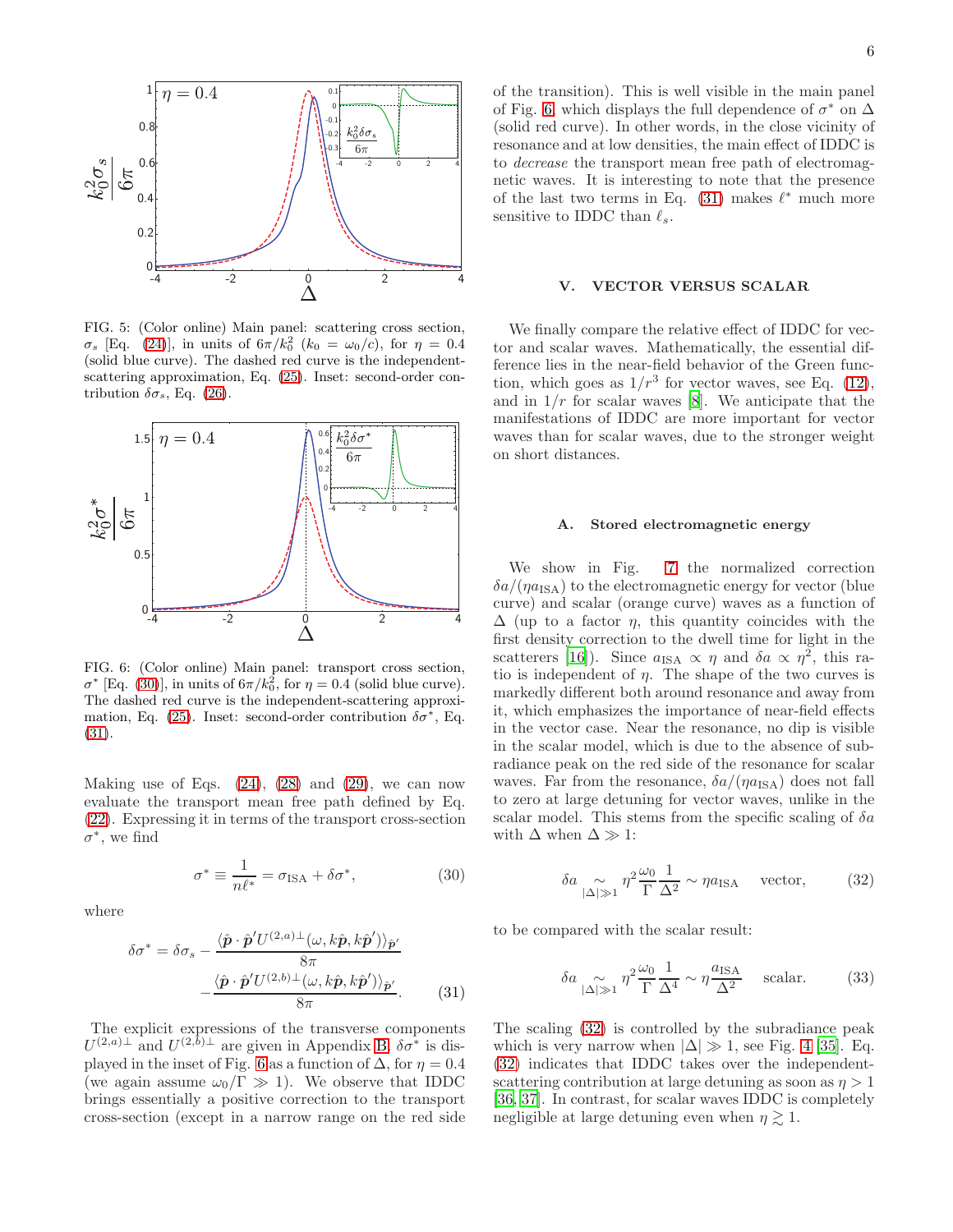

<span id="page-6-1"></span>FIG. 7: (Color online) Relative correction  $\delta a/(\eta a_{\rm ISA})$  as a function of  $\Delta$ . The blue curve is the result for vector waves, Eq. [\(16\)](#page-2-7), and the orange curve the result for scalar waves, Ref. [\[8](#page-11-6)].



<span id="page-6-2"></span>FIG. 8: (Color online) Relative correction  $\delta \sigma^* / (\eta \sigma_{\text{ISA}})$  as a function of  $\Delta$ . The blue curve is the result for vector waves, Eq. [\(31\)](#page-5-3), and the orange curve the result for scalar waves, Ref. [\[8](#page-11-6)]. The dashed curve shows the contribution of the lowestorder crossed diagram only, calculated for scalar waves.

#### B. Transport mean free path

We also show in Fig. [8](#page-6-2) the normalized correction (independent of  $\eta$ )  $\delta \sigma^* / (\eta \sigma_{\text{ISA}})$  to the transport cross section. Again, the results for scalar and vector waves differ at large detunings, for the same reason as for the stored electromagnetic energy. Note however that around the resonance, the change of  $\sigma^*$  due to IDDC is qualitatively the same for scalar and vector waves, though more pronounced in the latter case.

Let us stress that all scattering processes involved in light transport up to second-order in the atomic density are included in the perturbative approach discussed in this paper. Apart from the trivial refractive index correction to the independent scattering approximation, second-order corrections ensue from induced dipoledipole coupling. Among all these binary processes, it is interesting to note that one is the familiar lowest-order crossed diagram [first digram in Fig. [2\(](#page-2-1)v)]. The lat-

ter has been argued to provide the leading-order density correction to  $\sigma^*$  for scalar waves in continuous disordered potentials [\[38,](#page-12-22) [39\]](#page-12-23) and is given by

<span id="page-6-3"></span>
$$
\frac{\delta \sigma_{\text{Crossed}}^*}{\sigma_{\text{ISA}}} = \frac{2\pi}{3} \frac{1}{k_0 \ell_{\text{ISA}}},\tag{34}
$$

where  $\ell_{\text{ISA}} \equiv 1/(n\sigma_{\text{ISA}})$ . This contribution is shown in Fig. [8](#page-6-2) as a dashed black curve and, as expected, features a global decrease of  $\ell^*$ . By comparing with the exact second-order vector result that takes into account all IDDC processes however (blue curve), one clearly sees that Eq. [\(34\)](#page-6-3) constitutes a poor approximation of  $\delta\sigma^*/\sigma_{\text{ISA}}$ . Even worse, for vector waves the lowestorder crossed diagram taken alone is in fact divergent. From these results, it thus appears that for light scattered from discrete objects like in dilute gases, the lowestorder crossed diagram contribution cannot be isolated from other IDDC corrections.

### <span id="page-6-0"></span>C. The question of localization

We finally discuss the question of Anderson localization of light. According to Fig. [8,](#page-6-2) in the close vicinity of the atomic resonance, IDDC tends to decrease slightly more  $\ell^*$  in the vector case than in the scalar case. From this, one might be tempted to conclude that vector waves are at least as favorable as scalar waves for the observation of strong localization. This conclusion is however too naive, because it is not clear which role the near-field contributions discussed in this paper play in the regime  $\eta \sim 1$  where localization might be expected. In fact, in the scalar case the description of strong localization is based on the study of the series of crossed diagrams [\[44\]](#page-12-24). At low densities, this series is irrelevant in dimension 3 because it provides a (weak localization) contribution  $\delta\sigma^*/\sigma_{\text{ISA}} \sim 1/(k_0\ell_{\text{ISA}})^2 \propto \eta^2$ , i.e. much smaller than the IDDC effects discussed in the present paper (which are of order  $\eta$ ). A close inspection of the behavior of the series of crossed diagrams at  $\eta \sim 1$  might however be required to conclude on the fate of strong localization. To our knowledge, for vector waves such a task has not been accomplished yet. It is more challenging than in the scalar case for at least one reason: when  $\eta \sim 1$ , transport of vector waves can also be mediated by the longitudinal component  $\overline{G}^{\parallel}$  of the Green function. The contribution of this mechanism to  $\sigma^*$  has been estimated in [\[36\]](#page-12-20) in the dilute limit. It was shown to be of third order and negative,  $\delta \sigma^* / \sigma_{\text{ISA}} \sim -\eta^3 < 0$  [\[40\]](#page-12-25), thus possibly competing with localization at higher density. This could explain the absence of Anderson localization of light in atomic clouds predicted in recent work [\[10,](#page-11-8) [11\]](#page-11-9).

## VI. CONCLUSION

We have developed a diagrammatic perturbative treatment of binary induced dipole-dipole interactions for elec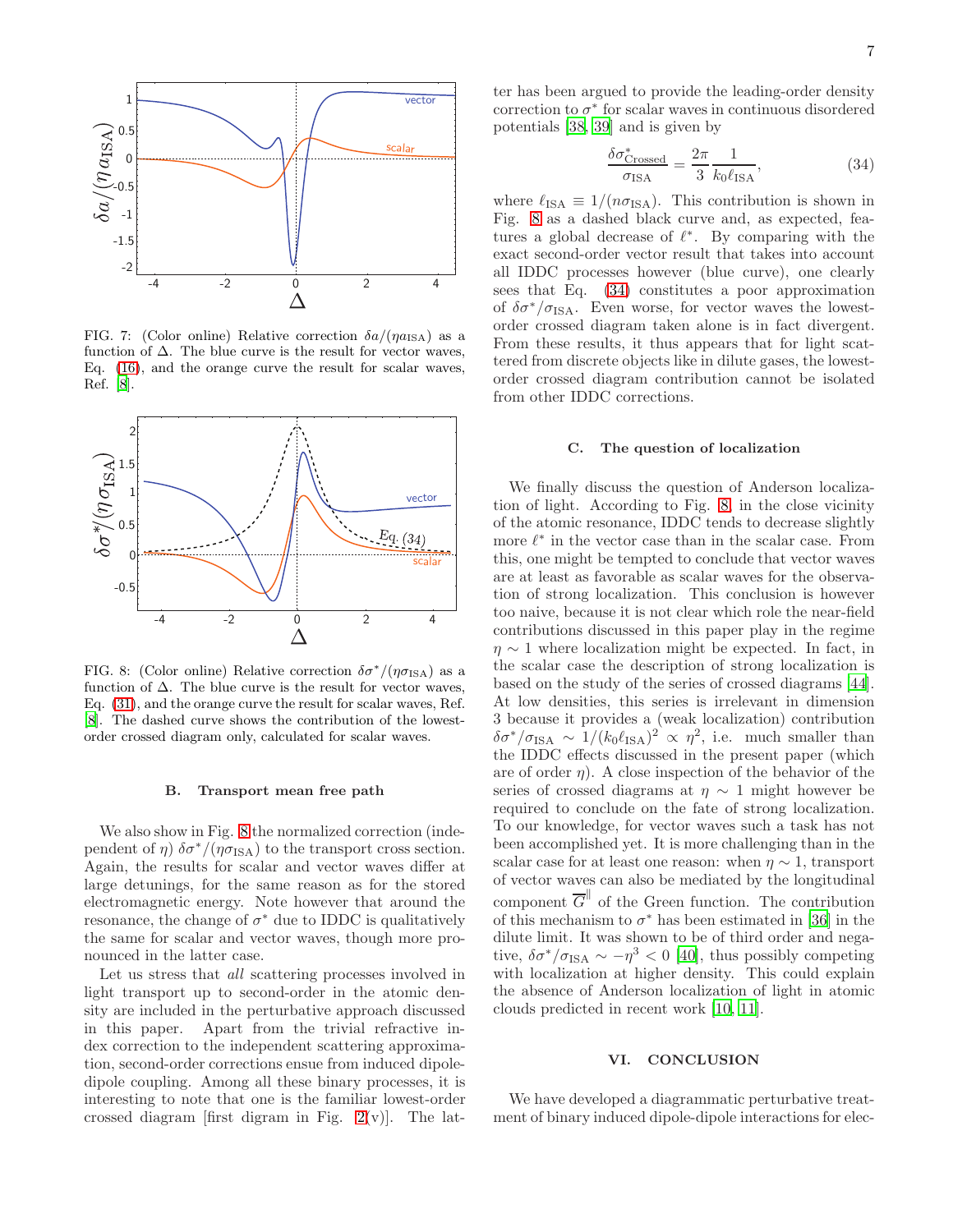tromagnetic waves propagating in random ensembles of two-level atoms. As it describes all possible scattering processes at play up to second order in the density, our approach is rigorous and, in particular, fully satisfies the Ward identity. We have applied it to the analysis of the electromagnetic energy stored in the atomic gas and of the light transport mean free paths. In the close vicinity of the atomic resonance, both are decreased by IDDC. In particular, the stored energy displays a marked dip as a result of the attractive atomic interaction within pairs. This phenomenon is a genuine manifestation of near-field effects for vector waves and is absent for scalar waves.

An interesting question concerns the effect of IDDC on light transport at higher densities. In this regime, additional difficulties arise as the longitudinal component of the electromagnetic field can no longer be neglected in the kinetic equation for the light intensity. Longitudinal

transport might also explain the recently predicted absence of Anderson localization [\[10](#page-11-8)]. Given the elusive nature of three-dimensional Anderson localization of light in experiments [\[41](#page-12-26), [42](#page-12-27)], an analysis of this mechanism is undoubtedly an important challenge for future work.

### VII. ACKNOWLEDGMENTS

The authors thank the Agence Nationale de la Recherche (grant ANR-14-CE26-0032 LOVE) for financial support. NC would like to thank Sergey Skipetrov, Robin Kaiser and Romain Guérout for their comments and advice. DD thanks Chang-Chi Kwong and Romain Pierrat for useful discussions. BvT acknowledges Ad Lagendijk in earlier stages of this work.

# <span id="page-7-0"></span>Appendix A: Vector transport theory

# 1. Kinetic equation and Ward identity

In this appendix, we present a transport theory for electromagnetic waves propagating in dilute atomic clouds, and use it to derive the diffusive solution [\(2\)](#page-1-1) and formula [\(4\)](#page-1-5) for the diffusion coefficient, with a and  $\ell^*$  given by Eqs. [\(6\)](#page-1-2) and [\(19\)](#page-4-2), respectively. As was shown in [\[16,](#page-12-18) [26\]](#page-12-9), for two-level atoms with a non-degenerate ground state, this problem can be equivalently tackled within a semi-classical formalism where atoms are modeled by dielectric point particles and light propagation is governed by the Helmholtz equation. This is the strategy we adopt here.

Let us so consider a quasi-monochromatic electromagnetic wave (spectral width  $\Delta\omega$ , carrier frequency  $\omega \gg \Delta\omega$ , polarization vector  $\epsilon_{\rm in}$ ) emitted by a point source located inside a three-dimensional isotropic random medium. We assume the latter to consist of a collection of dielectric point scatterers uniformly distributed over space with density n. We describe them by an inhomogeneous relative dielectric function  $\epsilon(\mathbf{r}) = \alpha_m \sum_i \delta(\mathbf{r} - \mathbf{r}_i)$ , where the microscopic polarizability  $\alpha_m$  depends on the atomic internal degrees of freedom (Γ and  $\omega_0$ ) [\[26\]](#page-12-9). The electromagnetic Green tensor  $G$  fulfills the Helmholtz equation

$$
-\nabla \times \nabla \times G(r',r,\omega) + \frac{\omega^2}{c^2} \epsilon(r) G(r',r,\omega) = \delta(r-r')\mathbf{1}.
$$
 (A1)

At a time  $t \gg \Delta\omega^{-1}$ , the disorder-averaged wave intensity at time t and position r and detected in the polarization channel  $\epsilon_{\text{out}}$  and in the wave vector channel  $p'$  is by definition

<span id="page-7-1"></span>
$$
\overline{I}_{\omega}(\boldsymbol{p}',\boldsymbol{r},t) = \int \frac{\mathrm{d}\Omega}{2\pi} \int \frac{\mathrm{d}^3 \boldsymbol{q}}{(2\pi)^3} \int \frac{\mathrm{d}^3 \boldsymbol{p}}{(2\pi)^3} e^{i\boldsymbol{q}\cdot\boldsymbol{r} - i\Omega t} (\boldsymbol{\epsilon}_{\text{in}} \otimes \boldsymbol{\epsilon}_{\text{out}}^*) \cdot \boldsymbol{\Phi}_{\omega\boldsymbol{p}\boldsymbol{p}'}(\boldsymbol{q},\Omega) \cdot (\boldsymbol{\epsilon}_{\text{in}}^* \otimes \boldsymbol{\epsilon}_{\text{out}}).
$$
(A2)

The intensity kernel  $\Phi_{ij,kl}$  is a four-rank tensor related to the Green tensor through  $\Phi_{ij,kl} = \overline{G_{ik}G_{jl}^*}$ . Its momentum representation is explicitly given by

$$
\Phi_{\omega pp'}(q,\Omega) = \overline{\langle p_+|G(\omega_+)|p_+^{\prime}\rangle \otimes \langle p_-^{\prime}|G^*(\omega_-)|p_-\rangle},\tag{A3}
$$

where  $p_{\pm} = p \pm q/2$ ,  $p'_{\pm} = p' \pm q/2$ , and  $\omega_{\pm} = \omega \pm \Omega/2$ . These conventions are summarized in Fig. [9.](#page-8-0) In Eq. [\(A2\)](#page-7-1), ⊗ denotes tensor product and the dots tensor contraction, with the same conventions as in [\[13\]](#page-12-0).

Given a wave of frequency  $\omega$  coming from direction  $p$ ,  $\Phi_{\omega pp'}(r,t)$  can be interpreted as the average radiation density at point r and time t, scattered in direction  $p'$ .  $\Phi_{\omega pp'}$  fulfills the tensorial Bethe-Salpeter equation [\(20\)](#page-4-9). Combining the latter with the Dyson equation [\(7\)](#page-1-3) for the average Green tensor, we find after a few algebraic manipulations [\[13\]](#page-12-0):

<span id="page-7-2"></span>
$$
\left[\frac{i\Omega\omega}{c^2}\mathbf{1} - i\Delta L_p(q) + \Delta \Sigma_{\omega p}(q,\Omega)\right] \cdot \Phi_{\omega pp'}(q,\Omega) = (2\pi)^3 \delta(p-p')\Delta G_{\omega p}(q,\Omega)
$$

$$
+ \int \frac{\mathrm{d}^3 p''}{(2\pi)^3} \Delta G_{\omega p}(q,\Omega) \cdot U_{\omega pp''}(q,\Omega) \cdot \Phi_{\omega p''p'}(q,\Omega). \quad (A4)
$$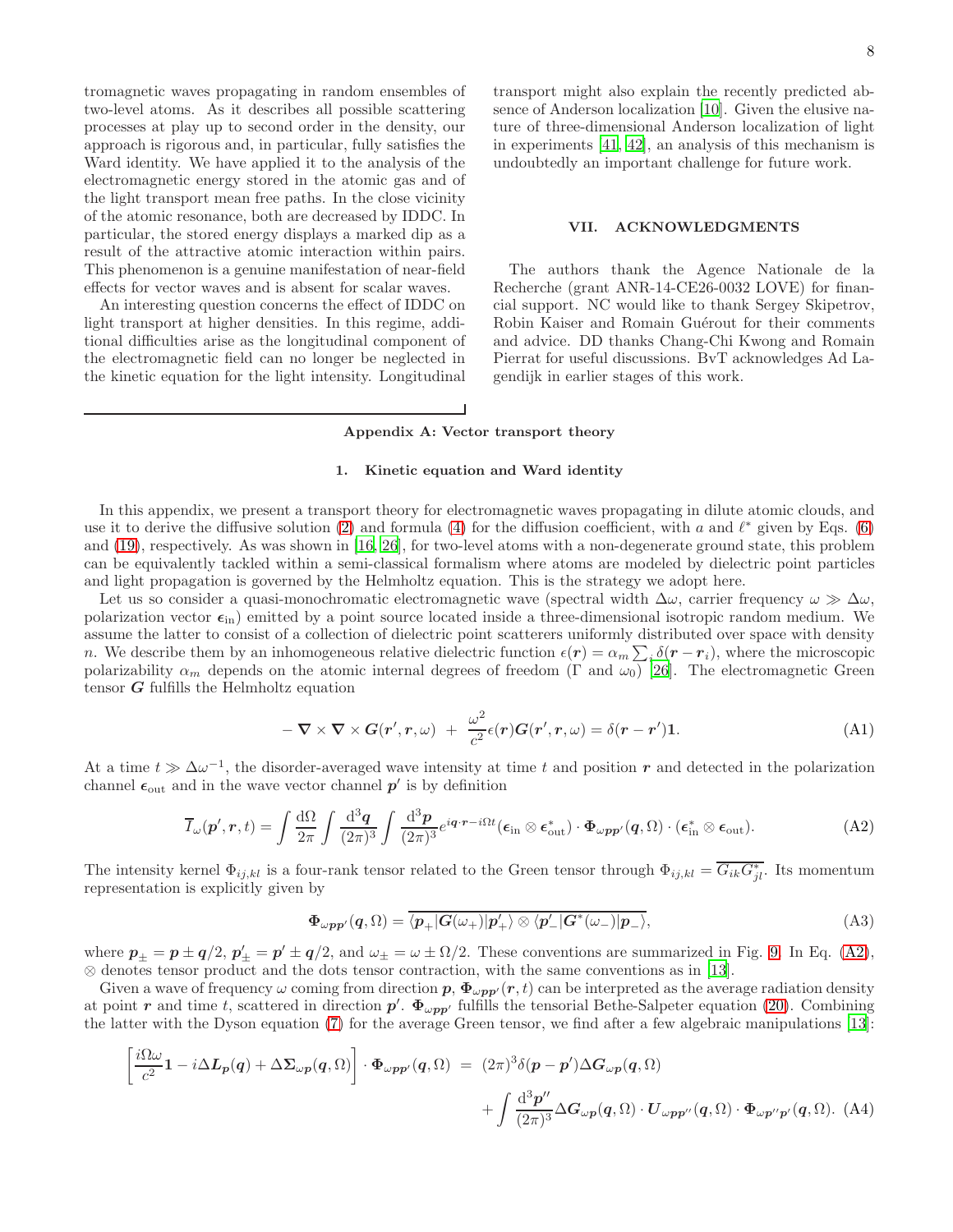<span id="page-8-0"></span>FIG. 9: Schematic representation of Eq. [\(A2\)](#page-7-1), indicating the conventions for tensor indices and momenta. The upper line symbolizes  $G_{ik}$  and the lower line  $G_{jl}^*$ .

All tensors that appear in this kinetic equation are of rank four. In particular,  $\Delta G_{\omega p}$  is defined as

$$
\Delta G_{\omega p}(q,\Omega) = \frac{1}{2i} \left[ 1 \otimes \overline{G}(\omega_+, p_+) - \overline{G}(\omega_-, p_-) \otimes 1 \right],
$$
\n(A5)

where  $\overline{G}(\omega, p) = [k^2 - L(p) - \Sigma]^{-1}$  with  $L(p) = p^2 - p \otimes p$ .  $\Delta \Sigma_{\omega p}$  has a similar definition, and

$$
\Delta L_p(q) = \frac{1}{2} \left[ 1 \otimes L(p_+) - L(p_-) \otimes 1 \right]. \tag{A6}
$$

Eq. [\(A4\)](#page-7-2) is complemented by a conservation law, the Ward identity, which relates the irreducible vertices U and  $\Sigma$ [\[13\]](#page-12-0):

<span id="page-8-1"></span>
$$
\omega_-^2 \mathbf{1} \otimes \mathbf{\Sigma}(\omega_+, \mathbf{p}_+) - \omega_+^2 \mathbf{\Sigma}(\omega_+, \mathbf{p}_+) \otimes \mathbf{1} = \int \frac{\mathrm{d}^3 \mathbf{p}'}{(2\pi)^3} \mathbf{U}_{\omega \mathbf{p} \mathbf{p}'}(\mathbf{q}, \Omega) \cdot \left[ \omega_-^2 \mathbf{1} \otimes \overline{\mathbf{G}}(\omega_+, \mathbf{p}'_+) - \omega_+^2 \overline{\mathbf{G}}(\omega_-, \mathbf{p}'_-) \otimes \mathbf{1} \right]. \tag{A7}
$$

Note the presence of the  $\omega_{\pm}^2$  prefactors in Eq. [\(A7\)](#page-8-1), which are absent for matter waves obeying the Schrödinger equa-tion [\[43\]](#page-12-28). Here, they originate from the frequency dependence of the disorder "potential"  $\omega^2 \epsilon(r) / c^2$  in the Helmholtz equation. As they depend on  $\Omega$ , these prefactors affect the dynamics of electromagnetic waves and ultimately give rise to the concept of energy transport velocity.

### 2. Transverse fields approximation

In this paper, we restrict ourselves to a second-order perturbation theory in density, based on the expansion of the irreducible tensors U and  $\Sigma$  up to order  $\eta^2$ , as explained in the main text. At order 2, the longitudinal component of the average Green tensor becomes irrelevant in the kinetic equation [\(A4\)](#page-7-2) and the Ward identity [\(A7\)](#page-8-1) because it gives rise to terms of higher order in  $\eta$  [\[36\]](#page-12-20). For this reason, up to order  $\eta^2$  it is sufficient to work with the *transverse* projection of Eqs. [\(A4\)](#page-7-2) and [\(A7\)](#page-8-1). This procedure is known as the "transverse fields approximation" and has been introduced in [\[14](#page-12-1), [45](#page-12-29)]. The projection is achieved by replacing every fourth-rank tensor  $T_{\omega pp'}(q,\Omega)$  in Eq. [\(A4\)](#page-7-2) by

$$
T^{\perp}_{\omega pp'}(q,\Omega) = P(p_+) \otimes P(p_-) \cdot T_{\omega pp'}(q,\Omega) \cdot P(p'_+) \otimes P(p'_-), \tag{A8}
$$

where  $P(p) = 1 - \hat{p} \otimes \hat{p}$ . With this prescription, Eq. [\(A4\)](#page-7-2) becomes

<span id="page-8-2"></span>
$$
\left[\frac{i\Omega\omega}{c^2}\mathbf{1}-i\mathbf{p}\cdot\mathbf{q}+\Delta\Sigma_{\omega\mathbf{p}}^{\perp}(\mathbf{q},\Omega)\right]\cdot\Phi_{\omega\mathbf{p}\mathbf{p}'}^{\perp}(\mathbf{q},\Omega)=(2\pi)^3\delta(\mathbf{p}-\mathbf{p}')\Delta G_{\omega\mathbf{p}}^{\perp}(\mathbf{q},\Omega)
$$

$$
+\int\frac{\mathrm{d}^3\mathbf{p}''}{(2\pi)^3}\Delta G_{\omega\mathbf{p}}^{\perp}(\mathbf{q},\Omega)\cdot\mathbf{U}_{\omega\mathbf{p}\mathbf{p}''}^{\perp}(\mathbf{q},\Omega)\cdot\Phi_{\omega\mathbf{p}''\mathbf{p}'}^{\perp}(\mathbf{q},\Omega),\quad\text{(A9)}
$$

with a similar projection for the Ward identity [\(A7\)](#page-8-1). Let us stress that while to order  $\eta^2$  it is legitimate to neglect the longitudinal contributions to the kinetic equation, keeping them in the expression of  $\Sigma^\perp$  and  $U^\perp$  [via the longitudinal part of  $G_0$  in Eqs. [\(11\)](#page-2-5), [\(13\)](#page-2-6), [\(28\)](#page-4-7) and [\(29\)](#page-4-8)] is on the other hand crucial.

# 3. Diffusive solution

The general solution of Eq. [\(A9\)](#page-8-2) can be conveniently expressed in terms of a spectral decomposition of  $\Phi_{\omega pp}^{\perp}$ originally introduced in [\[13,](#page-12-0) [46](#page-12-30)]. In the limit of low frequencies and small wavenumbers  $(\Omega \to 0, |\mathbf{q}| \to 0)$  the behavior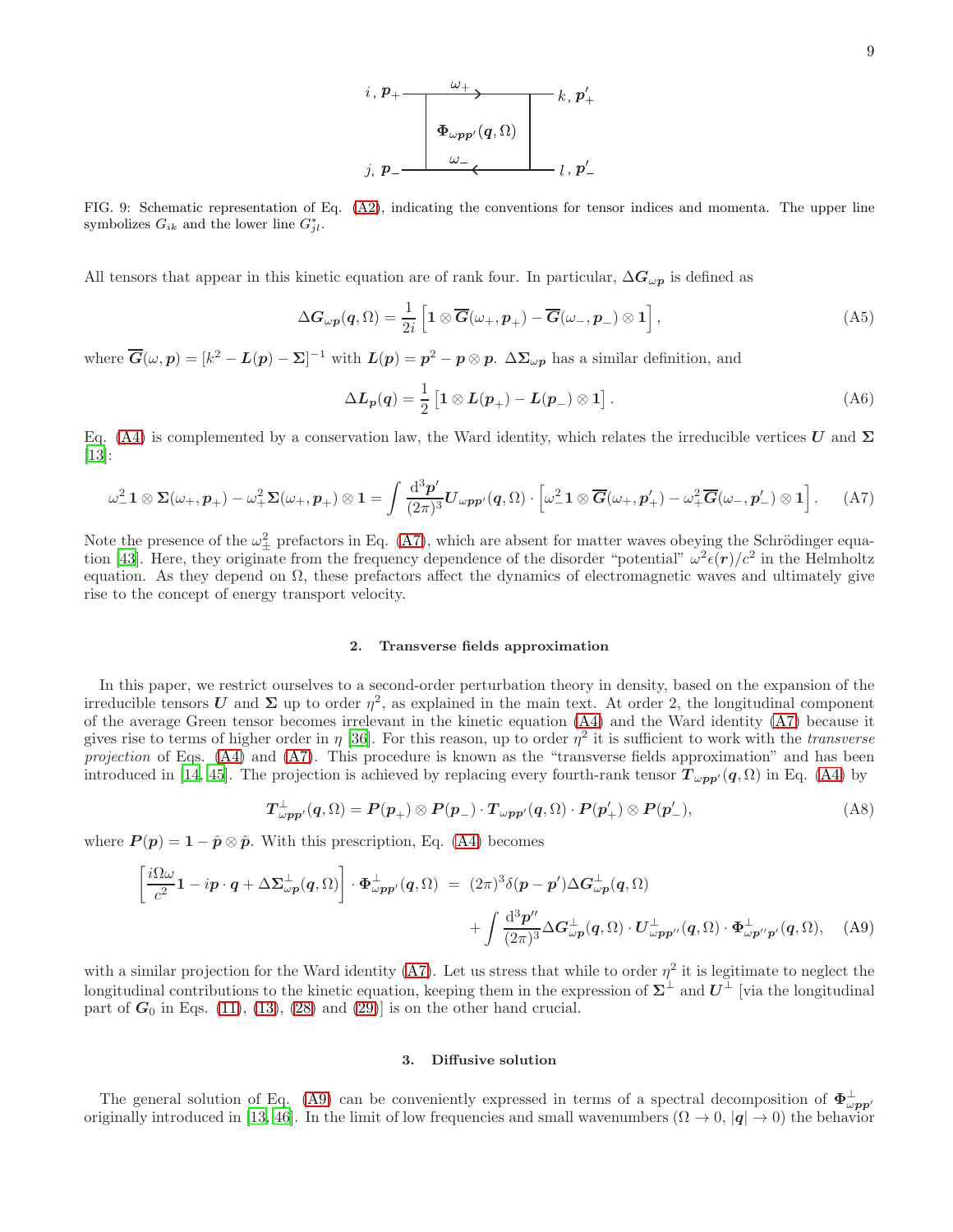of  $\Phi_{\omega pp'}^{\perp}$  is governed by a single, second-rank transverse eigentensor  $\phi_{\omega p}$  with associated eigenvalue  $\lambda$ :

<span id="page-9-3"></span>
$$
\Phi_{\omega\mathbf{p}\mathbf{p'}}^{\perp ij,kl}(\mathbf{q},\Omega) = \frac{\phi_{\omega\mathbf{p}}^{ik}(\mathbf{q},\Omega)\phi_{\omega\mathbf{p'}}^{jl}(\mathbf{q},\Omega)}{-i\Omega\omega/c^2 + \lambda(\mathbf{q},\Omega)},\tag{A10}
$$

where we have temporarily displayed tensor indices as superscripts.  $\phi_{\omega p}$  and  $\lambda$  fulfill the eigenvalue equation

<span id="page-9-0"></span>
$$
\left[\lambda(q,\Omega) - ip \cdot q - \hat{K}_{\omega p}(q,\Omega)\right] \cdot \phi_{\omega p}(q,\Omega) = 0, \tag{A11}
$$

where we have introduced the fourth-rank tensor operator  $\hat{K}_{\omega \bm{p}}$  so that

<span id="page-9-1"></span>
$$
\hat{\boldsymbol{K}}_{\omega p}(\boldsymbol{q},\Omega) \cdot \boldsymbol{\phi}_{\omega p}(\boldsymbol{q},\Omega) = \int \frac{\mathrm{d}^3 p''}{(2\pi)^3} \left[ \Delta \boldsymbol{G}_{\omega p}^\perp(\boldsymbol{q},\Omega) \cdot \boldsymbol{U}_{\omega pp''}^\perp(\boldsymbol{q},\Omega) - (2\pi)^3 \delta(\boldsymbol{p} - \boldsymbol{p''}) \Delta \boldsymbol{\Sigma}_{\omega p''}^\perp(\boldsymbol{q},\Omega) \right] \cdot \boldsymbol{\phi}_{\omega p''}(\boldsymbol{q},\Omega). \tag{A12}
$$

The unknown quantities  $\phi_{\omega p}$  and  $\lambda$  are determined from an expansion at small q and  $\Omega$ . This is achieved by first expanding  $\phi_{\omega p}$  as

<span id="page-9-2"></span>
$$
\phi_{ij}(\mathbf{q},\Omega) \sim \text{Im}\overline{G}^{\perp}(\omega,p)P_{ij}(\mathbf{p}) + iq_kJ_{ij,k}(\omega,\mathbf{p}),\tag{A13}
$$

where we have introduced the third-rank current tensor  $J(\omega, p)$ , yet to be determined. In this expansion, the proportionality of the term of zeroth order to  $\text{Im}G^{\perp}(\omega, p)$  has been found by setting  $q = 0$  and  $\Omega = 0$  in Eq. [\(A11\)](#page-9-0) and [\(A12\)](#page-9-1) and using that  $\phi_{\omega p}$  is a transverse tensor. Note that keeping an additional term of the order of  $\Omega$  in Eq. [\(A13\)](#page-9-2) is not required here, as it would eventually gives a contribution of order  $\Omega^2$  to  $\Phi_{\omega pp'}^{\perp}$ . We also expand  $\lambda(q,\Omega)$  as

<span id="page-9-5"></span>
$$
\lambda(\mathbf{q},\Omega) \simeq \lambda(0,\Omega) + \delta\lambda(\mathbf{q},\Omega). \tag{A14}
$$

Then, we expand the Ward identity and the kinetic equation to leading order in  $\Omega$  and q, and combine them to obtain the following transport equation

<span id="page-9-4"></span>
$$
\begin{cases}\n\frac{i\Omega\omega}{c^2} \left[ 1 + \alpha^{\perp}(\omega, p) \right] - i p \cdot q\n\end{cases}\n\cdot \Phi_{\omega pp'}^{\perp}(q, \Omega) = (2\pi)^3 \delta(p - p') \text{Im}\overline{G}^{\perp}(\omega, p) P(p) \otimes P(p) \\
+ \int \frac{d^3 p''}{(2\pi)^3} U^{\perp}(\omega, p, p'') \cdot \left[ \text{Im}\overline{G}^{\perp}(\omega, p) \Phi_{\omega p''p'}^{\perp}(q, \Omega) - \text{Im}\overline{G}^{\perp}(\omega, p'') \Phi_{\omega pp'}^{\perp}(q, \Omega) \right],\n\tag{A15}
$$

with the definition  $U^{\perp}(\omega, p, p'') \equiv U^{\perp}_{\omega pp''}(0,0)$ . In coordinate representation, the fourth-rank tensor  $\alpha^{\perp}(\omega, p)$  is given by

<span id="page-9-9"></span>
$$
\alpha_{ij,kl}^{\perp}(\omega,\mathbf{p}) = -\frac{c^2}{\omega^2} \left[ \text{Re}\Sigma^{\perp}(\omega,p) P_{ik}(\mathbf{p}) P_{jl}(\mathbf{p}) + \int \frac{\mathrm{d}^3 \mathbf{p}'}{(2\pi)^3} \text{Re}\Sigma^{\perp}(\omega,p') U_{ij,kl}^{\perp}(\omega,\mathbf{p}',\mathbf{p}) \right]. \tag{A16}
$$

In order to evaluate  $\lambda(q,\Omega)$ , we substitute the solution [\(A10\)](#page-9-3) for  $\Phi_{\omega pp'}^{\perp}$  in Eq. [\(A15\)](#page-9-4) using Eqs. [\(A13\)](#page-9-2) and [\(A14\)](#page-9-5) and proceed in two steps. First, we take the limit  $q \to 0$  in Eq. [\(A15\)](#page-9-4), integrate over p and p' and trace over tensor components. This gives

<span id="page-9-6"></span>
$$
\lambda(0,\Omega) = -\frac{i\Omega\omega a}{c^2},\tag{A17}
$$

where

<span id="page-9-8"></span>
$$
a = \left[2\int \frac{\mathrm{d}^3 p}{(2\pi)^3} \mathrm{Im}\overline{G}^{\perp}(\omega, p)\right]^{-1} \times \int \frac{\mathrm{d}^3 p}{(2\pi)^3} \mathrm{Im}\overline{G}^{\perp}(\omega, p)\alpha^{\perp}(\omega, p),\tag{A18}
$$

with  $\alpha^{\perp}(\omega, p) = P(p) \cdot \alpha^{\perp}(\omega, p) \cdot P(p) \equiv P_{ij}(p) \alpha^{\perp}_{ij, kl}(\omega, p) P_{kl}(p)$ . Second, we take the limit  $\Omega \to 0$  in Eq. [\(A15\)](#page-9-4), sum over  $p$  and  $p'$  and trace over tensor components. This leads to

<span id="page-9-7"></span>
$$
\delta\lambda(\mathbf{q},\Omega) = \left[ -2 \int \frac{\mathrm{d}^3 \mathbf{p}}{(2\pi)^3} \mathrm{Im}\overline{G}^{\perp}(\omega,p) \right]^{-1} \times \frac{\mathbf{q}^2}{3} \int \frac{\mathrm{d}^3 \mathbf{p}}{(2\pi)^3} p_m J_{ii,m}(\omega,\mathbf{p}). \tag{A19}
$$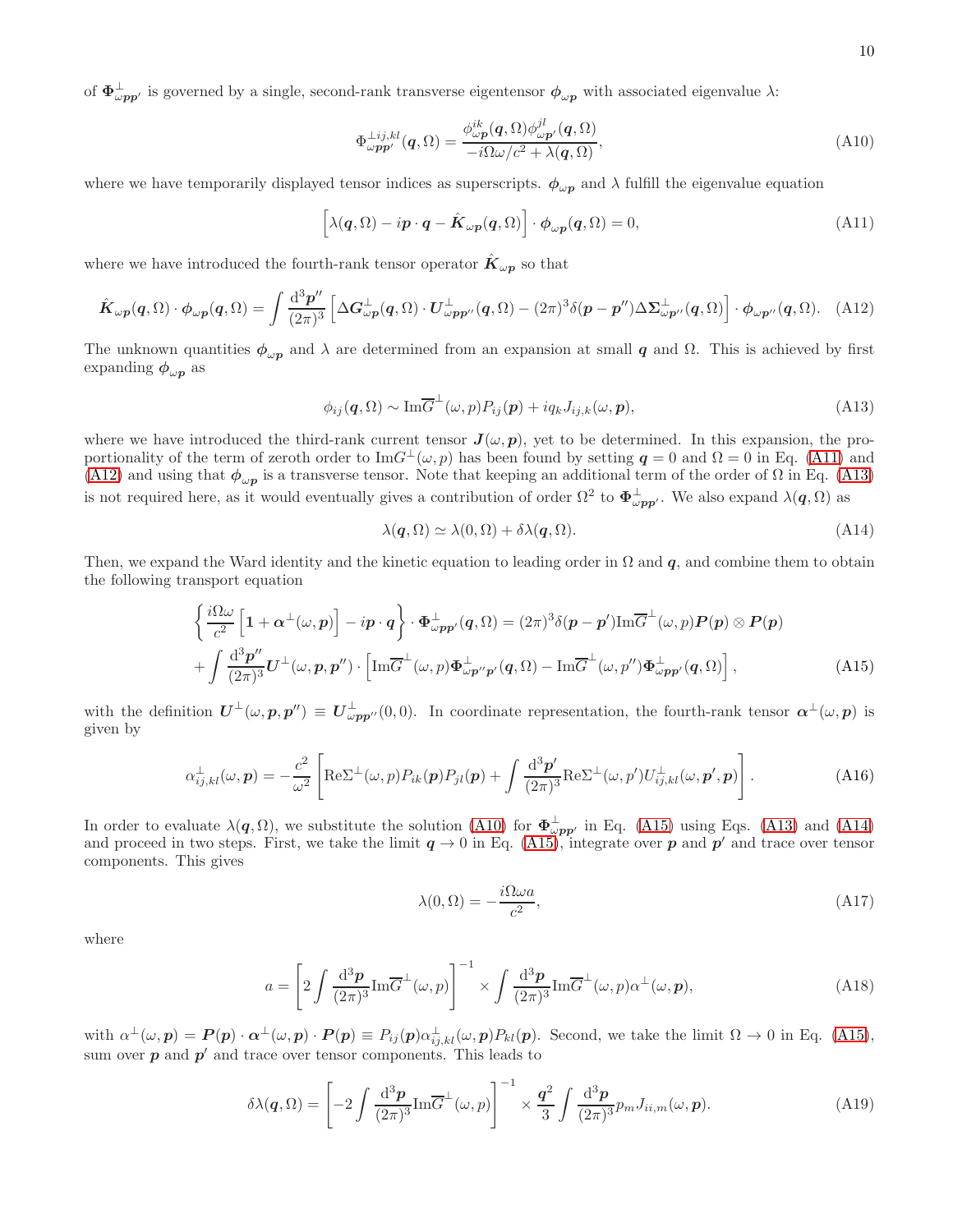Inserting the results  $(A13)$ ,  $(A17)$  and  $(A19)$  into Eq.  $(A10)$ , we infer

$$
\Phi_{\omega pp'}^{\perp ij,kl}(\mathbf{q},\Omega) \sim \frac{\mathrm{Im}\overline{G}^{\perp}(\omega,p)\mathrm{Im}\overline{G}^{\perp}(\omega,p')}{-i\Omega\omega/c^2(1+a)+\delta\lambda(\mathbf{q},\Omega)}P_{ik}(\mathbf{p})P_{jl}(\mathbf{p}'),\tag{A20}
$$

where we have dropped the  $q$ -dependent terms in the numerator. To obtain the light intensity  $(A2)$ , we finally contract this result with the polarization vectors  $\epsilon_{\rm in}$  and  $\epsilon_{\rm out}$  and integrate over p. This leads to

$$
\overline{I}_{\omega}(\boldsymbol{p}',\boldsymbol{r},t) \sim \int \frac{\mathrm{d}\Omega}{2\pi} \int \frac{\mathrm{d}^3 \boldsymbol{q}}{(2\pi)^3} \frac{e^{i\boldsymbol{q}\cdot\boldsymbol{r}-i\Omega t}}{-i\Omega + D\boldsymbol{q}^2} A(\omega, p')[1-(\hat{\boldsymbol{p}}'\cdot\boldsymbol{\epsilon}_{\text{out}})^2],\tag{A21}
$$

which is Eq. [\(2\)](#page-1-1) of the main text (with  $p'$  and  $\epsilon_{\text{out}}$  relabeled p and  $\epsilon$ , respectively). We have here introduced the spectral function

$$
A(\omega, p') = -\frac{2\omega}{\pi c^2} \text{Im}\overline{G}^{\perp}(\omega, p') = -\frac{2\omega}{\pi c^2} \frac{\text{Im}\Sigma^{\perp}(\omega, p')}{[\omega^2/c^2 - \text{Re}\Sigma^{\perp}(\omega, p') - p'^2]^2 + [\text{Im}\Sigma^{\perp}(\omega, p')]^2},\tag{A22}
$$

which to first order in  $\eta$  leads to Eq. [\(3\)](#page-1-6) of the main text, with  $v_{\varphi}$  given by Eq. [\(17\)](#page-3-0) and  $\ell_s$  related to  $\Sigma^{\perp}(\omega, p')$ through Eq.  $(23)$ . The diffusion coefficient D is given by

<span id="page-10-0"></span>
$$
D = \left[ -2 \int \frac{\mathrm{d}^3 p}{(2\pi)^3} \mathrm{Im}\overline{G}^\perp(p) \right]^{-1} \times \frac{c^2}{3\omega(1+a)} \int \frac{\mathrm{d}^3 p}{(2\pi)^3} p_m J_{ii,m}(\omega, \mathbf{p}), \tag{A23}
$$

which has the form of a Kubo-Greenwood formula [\[13,](#page-12-0) [46\]](#page-12-30).

## 4. Transport mean free path and energy transport velocity

At this stage, the current tensor  $J$  in Eq. [\(A23\)](#page-10-0) is still unknown. A self-consistent equation for  $J$  can be found by inserting Eq. [\(A10\)](#page-9-3) into Eq. [\(A15\)](#page-9-4) evaluated at  $\Omega = 0$ . This gives:

<span id="page-10-1"></span>
$$
J_{ij,m}(\omega,\mathbf{p}) = p_m |\overline{G}^{\perp}(\omega,p)|^2 P_{ij}(\mathbf{p}) + |\overline{G}^{\perp}(\omega,p)|^2 \int \frac{\mathrm{d}^3 \mathbf{p}'}{(2\pi)^3} U_{ij,kl}^{\perp}(\mathbf{p},\mathbf{p}') J_{kl,m}(\omega,\mathbf{p}'). \tag{A24}
$$

We explicitly solve this equation by making use of an on-shell approximation, which turns out to be exact at order  $\eta^2$  [\[8\]](#page-11-6). The latter consists in evaluating  $U_{ij,kl}^{\perp}(\boldsymbol{p},\boldsymbol{p}')$  at  $p \simeq p' \simeq \omega/v_\varphi$ , using that  $|\overline{G}^{\perp}(\omega,p)|^2$  is a narrow function of p, peaked around  $p = \omega/v_{\varphi}$ . After iteration of Eq. [\(A24\)](#page-10-1), this allows us to write

<span id="page-10-2"></span>
$$
J_{ij,m}(\omega,\mathbf{p}) = p_m |\overline{G}^{\perp}(\omega,p)|^2 P_{ij}(\mathbf{p}) \times \left\{ 1 - \frac{1}{2} \left[ \int \frac{\mathrm{d}^3 \mathbf{p}}{(2\pi)^3} |\overline{G}^{\perp}(\omega,p)|^2 \right] \times \langle \hat{\mathbf{p}} \cdot \hat{\mathbf{p}}' U^{\perp}(\omega,k\hat{\mathbf{p}},k\hat{\mathbf{p}}') \rangle_{\hat{\mathbf{p}}'} \right\}^{-1},\tag{A25}
$$

where we have introduced  $U^{\perp}(\omega, p, p') = P(p) \cdot U^{\perp}(\omega, p, p') \cdot P(p') = P(p) \cdot U(\omega, p, p') \cdot P(p')$ . Eq. [\(A25\)](#page-10-2) is further simplified by invoking the Ward identity for  $\Omega = 0$  and  $q = 0$ :

<span id="page-10-3"></span>
$$
\mathrm{Im}\Sigma^{\perp}(\omega,p)P_{ik}(\boldsymbol{p})P_{jl}(\boldsymbol{p}) = \int \frac{\mathrm{d}^3\boldsymbol{p}'}{(2\pi)^3} \mathrm{Im}\overline{G}^{\perp}(p')U^{\perp}_{ij,kl}(\omega,\boldsymbol{p},\boldsymbol{p}'), \tag{A26}
$$

which after use of the on-shell approximation and trace over tensor components leads to  $\int \frac{d^3p}{(2\pi)^3} |G^{\perp}(\omega, p)|^2$  $2/\langle U^{\perp}(\omega,k\hat{p},k\hat{p}')\rangle_{\hat{p}'}$ . Inserting this result into Eq. [\(A24\)](#page-10-1), we obtain

$$
J_{ij,m}(\omega,\mathbf{p}) = \frac{2p_m|\overline{G}^{\perp}(\omega,p)|^2 P_{ij}(\mathbf{p})}{\int \frac{\mathrm{d}^3\mathbf{p}}{(2\pi)^3}|G^{\perp}(\omega,p)|^2} \times \frac{1}{\langle U^{\perp}(\omega,k\hat{\mathbf{p}},k\hat{\mathbf{p}}')(1-\hat{\mathbf{p}}\cdot\hat{\mathbf{p}}')\rangle_{\hat{\mathbf{p}}'}}.
$$
(A27)

We finally insert this relation into the Kubo formula  $(A23)$  and again use the on-shell approximation to carry out the integrals involving  $|\overline{G}^{\perp}(\omega,p)|^2$ . This gives

$$
D = \frac{c^2}{3v_{\varphi}(1+a)} \frac{8\pi}{\langle U^{\perp}(\omega, k\hat{\boldsymbol{p}}, k\hat{\boldsymbol{p}}') (1-\hat{\boldsymbol{p}} \cdot \hat{\boldsymbol{p}}') \rangle_{\hat{\boldsymbol{p}}'}}
$$
\n(A28)

which is Eq. [\(4\)](#page-1-5) of the main text, with  $\ell^*$  given by Eq. [\(19\)](#page-4-2). The formulation [\(6\)](#page-1-2) of a finally follows from Eqs. [\(A18\)](#page-9-8) and [\(A16\)](#page-9-9) combined with the Ward identity [\(A26\)](#page-10-3).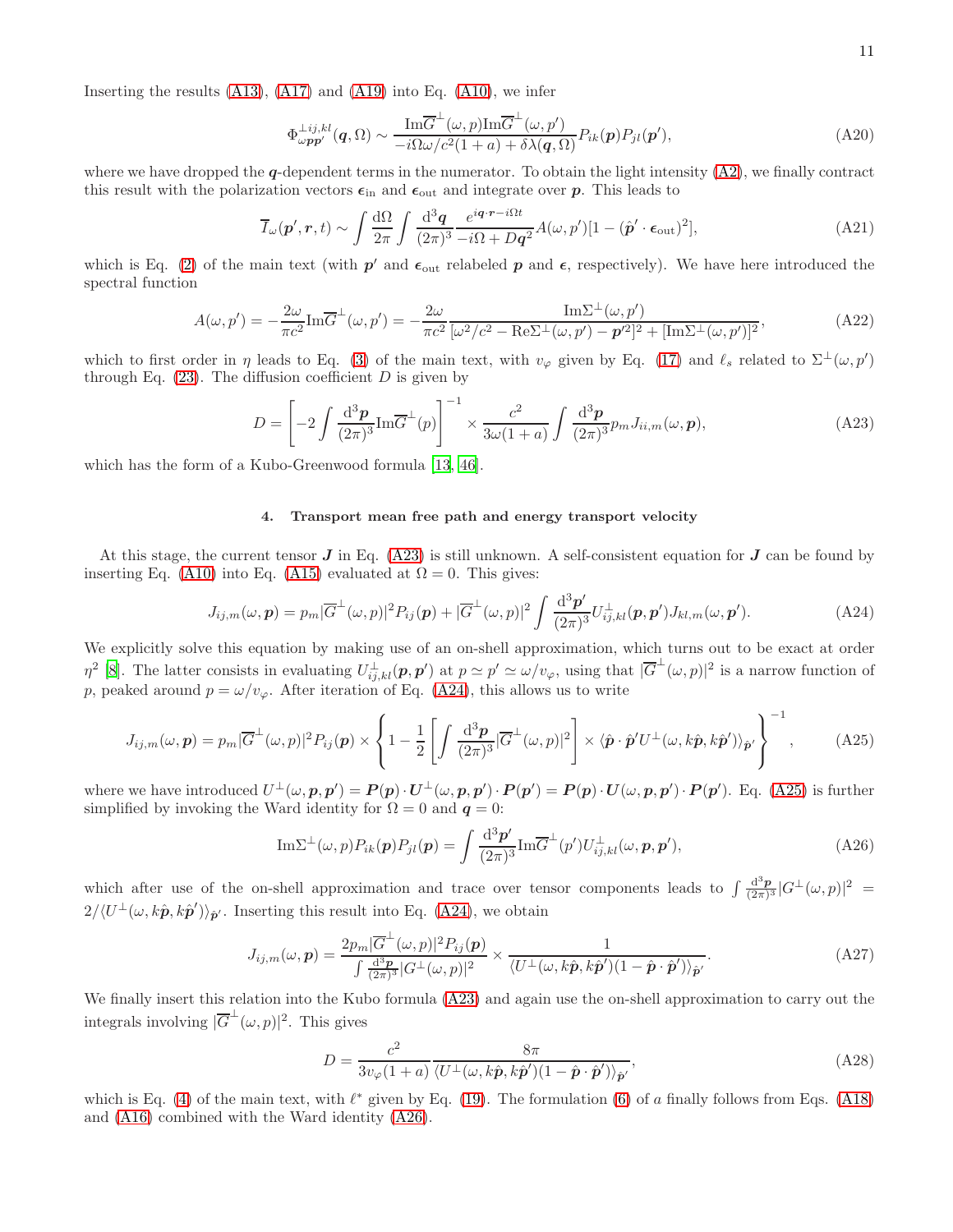# <span id="page-11-10"></span>Appendix B: Transverse part of irreducible vertices

In this appendix, we give the explicit expressions of the transverse components of  $\Sigma^{(2)}$  and  $U^{(2)}$  involved in the calculation of the stored electromagnetic energy a [Eq. [\(16\)](#page-2-7)] and of the transport mean free path [Eq. [\(31\)](#page-5-3)].  $\Sigma^{(2,a)\perp}(\omega)$  and  $\Sigma^{(2,b)\perp}(\omega,k)$  follow straightforwardly from the decomposition [\(12\)](#page-2-2) of  $G_0$ :

$$
\Sigma^{(2,a)\perp}(\omega) = n^2 t^3 \int d^3 r \left[ \frac{2}{3} \frac{G_0^{\perp 2}(r)}{1 - t^2 G_0^{\perp 2}(r)} + \frac{1}{3} \frac{G_0^{\parallel 2}(r)}{1 - t^2 G_0^{\parallel 2}(r)} \right]
$$
(B1)

and

<span id="page-11-12"></span>
$$
\Sigma^{(2,b)\perp}(\omega,k) = n^2 t^4 \int d^3 r \left\{ \left[ j_0(kr) - \frac{j_1(kr)}{kr} \right] \frac{G_0^{\perp 3}(r)}{1 - t^2 G_0^{\perp 2}(r)} + \frac{j_1(kr)}{kr} \frac{G_0^{\parallel 3}(r)}{1 - t^2 G_0^{\parallel 2}(r)} \right\} - \frac{n^2 t^2}{3k^2},\tag{B2}
$$

where  $G_0^{\perp}(r) = [-1 + 1/(ikr) + 1/(kr)^2]e^{ikr}/(4\pi r)$  and  $G_0^{\parallel}(r) = -2[1/(ikr) + 1/(kr)^2]e^{ikr}/(4\pi r)$ . jo and j<sub>1</sub> are spherical Bessel functions. The last term in Eq. [\(B2\)](#page-11-12) stems from the singular part of the Green tensor [\(12\)](#page-2-2), which we have explicitly separated from  $G_0^{\perp}(r)$  and  $G_0^{\parallel}(r)$ .

We then consider the two angular averages in Eq.  $(30)$ . Their evaluation requires first to expand the ratio of tensors in the integrand of Eqs. [\(28\)](#page-4-7) and [\(29\)](#page-4-8) over a basis of orthogonal eigentensors, and then to carry out the angular integrals over the directions of  $r$  and  $p'$ . After a tedious calculation we find

$$
\frac{\langle \hat{\mathbf{p}} \cdot \hat{\mathbf{p}}' U^{(2,a)\perp}(\omega, k\hat{\mathbf{p}}, k\hat{\mathbf{p}}') \rangle_{\hat{\mathbf{p}}'}}{8\pi} = \int d^3 r \frac{n^2 |t|^4}{4\pi} \Big\{ A(r) \left| \frac{G_0^{\perp}(r)}{1 - t^2 G_0^{\perp 2}(r)} \right|^2 + B(r) \left| \frac{G_0^{\perp}(r)}{1 - t^2 G_0^{\perp 2}(r)} - \frac{G_0^{\parallel}(r)}{1 - t^2 G_0^{\parallel 2}(r)} \right|^2
$$
  
+2C(r)Re $\frac{G_0^{\perp}(r)}{1 - t^2 G_0^{\perp 2}(r)} \left[ \frac{G_0^{\parallel}(r)}{1 - t^2 G_0^{\parallel 2}(r)} - \frac{G_0^{\perp}(r)}{1 - t^2 G_0^{\perp 2}(r)} \right]^*$  (B3)

and

$$
\frac{\langle \hat{\mathbf{p}} \cdot \hat{\mathbf{p}}' U^{(2,b)\perp}(\omega, k\hat{\mathbf{p}}, k\hat{\mathbf{p}}') \rangle_{\hat{\mathbf{p}}'}}{8\pi} = -\int d^3 \mathbf{r} \frac{n^2 |t|^2}{4\pi} \left\{ A(r) \left[ \left| \frac{1}{1 - t^2 G_0^{\perp 2}(r)} \right|^2 - 1 \right] + 2B(r) \left| \frac{G_0^{\perp}(r)}{1 - t^2 G_0^{\perp 2}(r)} - \frac{G_0^{\parallel}(r)}{1 - t^2 G_0^{\parallel 2}(r)} \right|^2 \right. \\ \left. + 2C(r) \text{Re} \frac{1}{1 - t^2 G_0^{\perp 2}(r)} \left[ \frac{1}{1 - t^2 G_0^{\parallel 2}(r)} - \frac{1}{1 - t^2 G_0^{\perp 2}(r)} \right]^* \right\}, \tag{B4}
$$

where  $A(r) = j_1^2(kr) + [j_2(kr)j_3(kr) - j_1(kr)j_2(kr)]/(kr)$ ,  $B(r) = 2j_2^2(kr)^2/(kr)^2$  and  $C(r) = 3j_2^2(kr)^2/(kr)^2$ .  $\Gamma$ 

- <span id="page-11-0"></span>[1] B. A. van Tiggelen in Coherent Atomic Matter Waves, Les Houches Session LXXII, Berlin: Springer (2001), p. 373.
- <span id="page-11-1"></span>[2] R. Kaiser, J. Mod. Optics 56, 2082 (2009).
- <span id="page-11-2"></span>[3] R. H. Dicke, Phys. Rev. **93**, 99 (1954).
- <span id="page-11-3"></span>[4] C. Cohen-Tannoudji, J. Dupont-Roc, and G. Grynberg, Atom-Photon Interactions (Wiley-VCH, Weinheim, 2004).
- <span id="page-11-4"></span>[5] Keaveney, A. Sargsyan, U. Krohn, I. G. Hughes, D. Sarkisyan, and C. S. Adams, Phys. Rev. Lett. 108, 173601 (2012).
- [6] J. Pellegrino, R. Bourgain, S. Jennewein, Y. R. P. Sortais, A. Browaeys, S.D. Jenkins, and J. Ruostekoski, Phys. Rev. Lett. 113, (2014).
- <span id="page-11-5"></span>[7] S. Jennewein, M. Besbes, N. J. Schilder, S. D. Jenkins, C. Sauvan, J. Ruostekoski, J.-J. Greffet, Y. R. P. Sortais, and A. Browaeys, [arXiv:1510.08041.](http://arxiv.org/abs/1510.08041)
- <span id="page-11-6"></span>[8] B. A. van Tiggelen and A. Lagendijk, Phys. Rev. B 50, 16729 (1994).
- <span id="page-11-7"></span>[9] R. Rezvani Naraghi, S. Sukhov, J. J. Sáenz, and A. Dogariu, Phys. Rev. Lett. 115, 203903 (2015).
- <span id="page-11-8"></span>[10] S. E. Skipetrov and I. M. Sokolov, Phys. Rev. Lett. 112, 023905 (2014).
- <span id="page-11-9"></span>[11] L. Bellando, A. Gero, E. Akkermans, and R. Kaiser, Phys. Rev. A 90, 063822 (2014).
- <span id="page-11-11"></span>[12] P. Sheng, Introduction to Wave Scattering, Localization, and Mesoscopic Phenomena, (Academic Press, San Diego,1995).